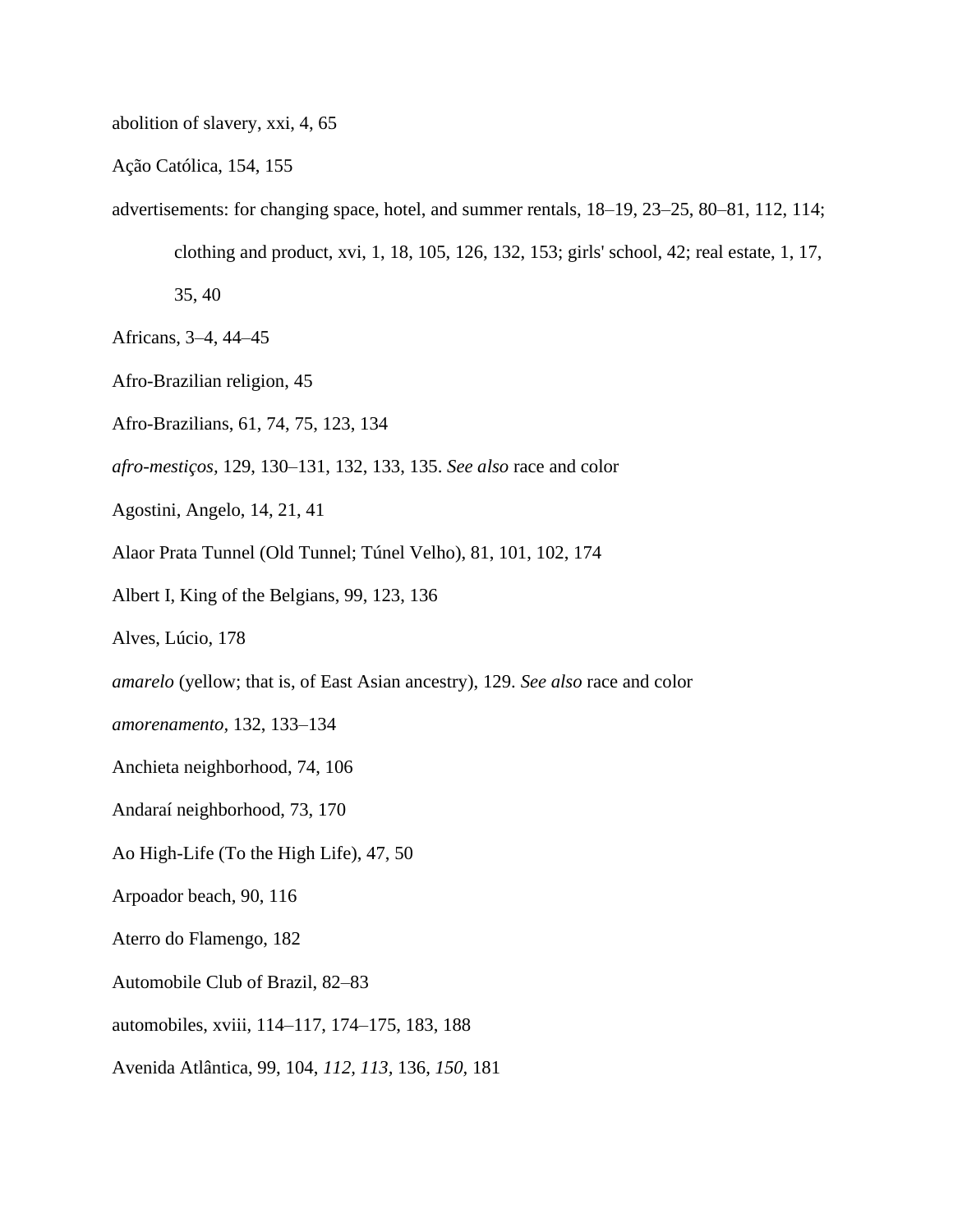Avenida Beira-Mar, 75–77, 91, 93 Avenida Central, 70–71. *See also* Avenida Rio Branco Avenida Delfim Moreira, 106 Avenida Rio Branco, xvi, 13, 70–71, 90–91, 93, 167 Avenida Vieira Souto, 106 Azevedo, Aluísio, 9, 34 Azevedo, Artur, 34, 58

Banco do Brasil, 67, 107

*banheiros nadadores.* See *banhistas nadadores*

*banhistas nadadores,* 24, 26, 55, 117. *See also* lifesaving service

Banhos Populares Fluminenses, 23–24

Barickman, Bert J.: intentions for the book, xv, xix–xxii; reminiscences about, xiv, 172–173,

174, 190

Barra da Tijuca beach, 188, 189

Barreto, Paulo. *See* Rio, João do (Paulo Barreto)

Barros, João Alberto Lins de, 147

bathing. *See* recreational bathing; sea-bathing; therapeutic bathing

bathing attire: changing into, at the beach, 28–29; "indecent" attire, lack of clarity on, 51–52, 57– 58; maillot, 93, 130–131, 142, 143, 163; men's, *14,* 18, 50–52, *60,* 94–96, 121; modesty in, 52, 54, *145,* 155; on public streets, censure of, 58–59, 140, 141, 143, 149, 151, 167– 169; restrictions on, in public transit, 114, 183–184; women's, 18, *19, 49,* 52, 54, 93–94, 95. *See also* moralizing campaigns; public space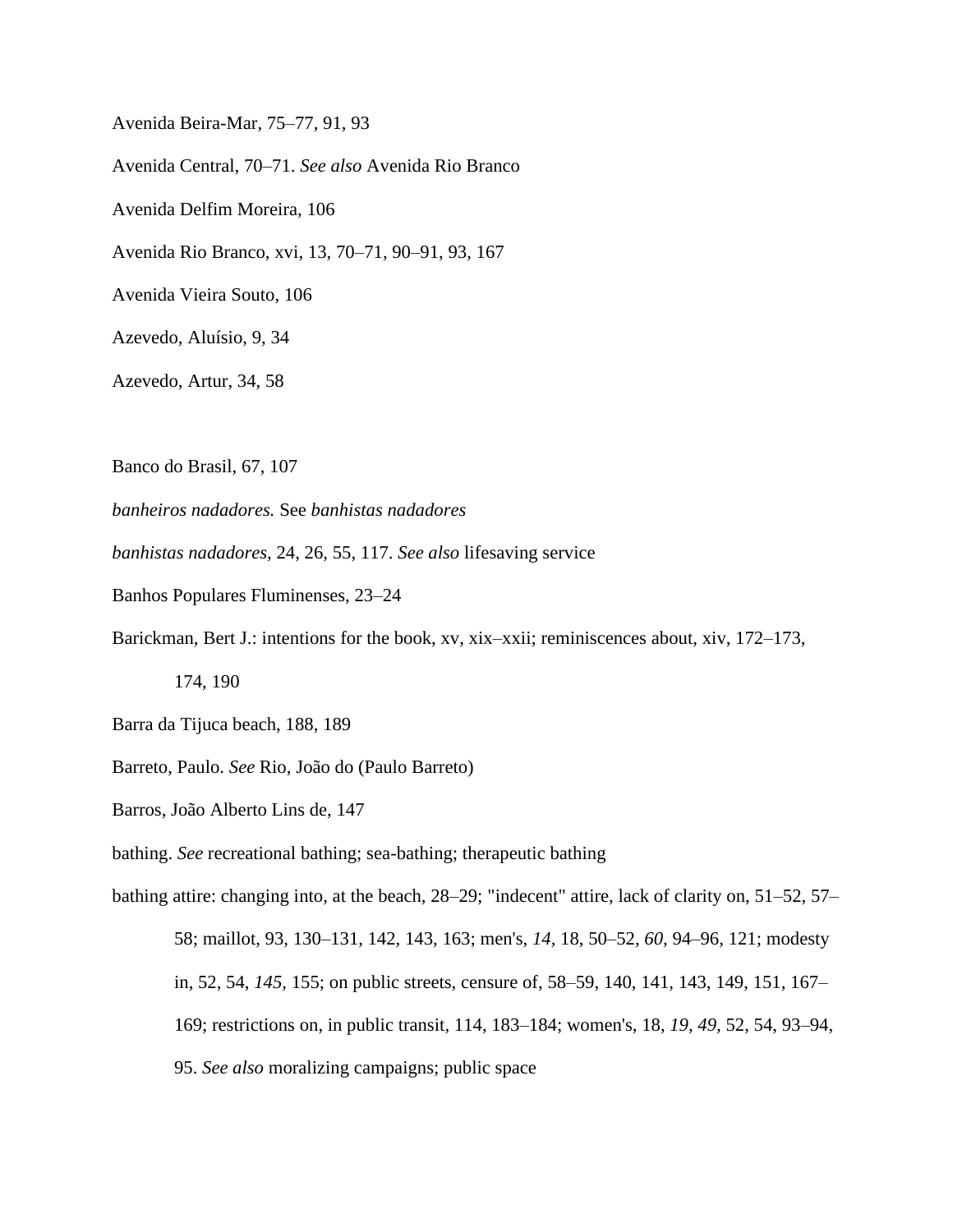bathing barges and floating systems, xvi, 17, 21–24, 47, 54

bathing houses and establishments, xvi, 24–25, 26–28, 79, 80–83

bathing machines, 25–26

bathing posts. *See* lifesaving service

"bathing season," xxi, 46, 112, 114. *See also* "hot season"

bathing tents, 18, 23, 24, 25, 28

Batista, Wilson, 177

beach-going: approach to, overview, and summary of, xv, xviii–xix, 99–100, 135–137, 188–190; automobiles, xviii, 114–117, 174–175, 183, 188; changing facilities and, 84, 166–168; as civilized, modern activity, 163–164; drowning danger, at oceanfront beaches, 117; good health, association with, 37, 158, 181; little emphasis on in early 20th century, 87, 88– 89; lower- and working-class experience of, 161, 173–174, 180–182, 184–185; new beach customs, 164–165, 169; shirtless driving, ban on, 115; time of day for, 126–127; and upper-class identity, 169–171; without sea-bathing, xv, 100, 103, 137. *See also* class; moralizing campaigns; nudism (naturalism); race and color; suntanning; specific names of beaches

beach rats (thieves), 29

*Beira-Mar,* 105

Benedetti, Lúcia, 170–171

Bernhardt, Sarah, 80

Biarritz, desire to create Brazilian, xviii, 64, 81–82, 85, 90, 114

Binóculo (columnist): on Copacabana, 82, 163; on fashionable beach-going and promenading,

91, 93, 98, 126–127, 140, 141–142, 163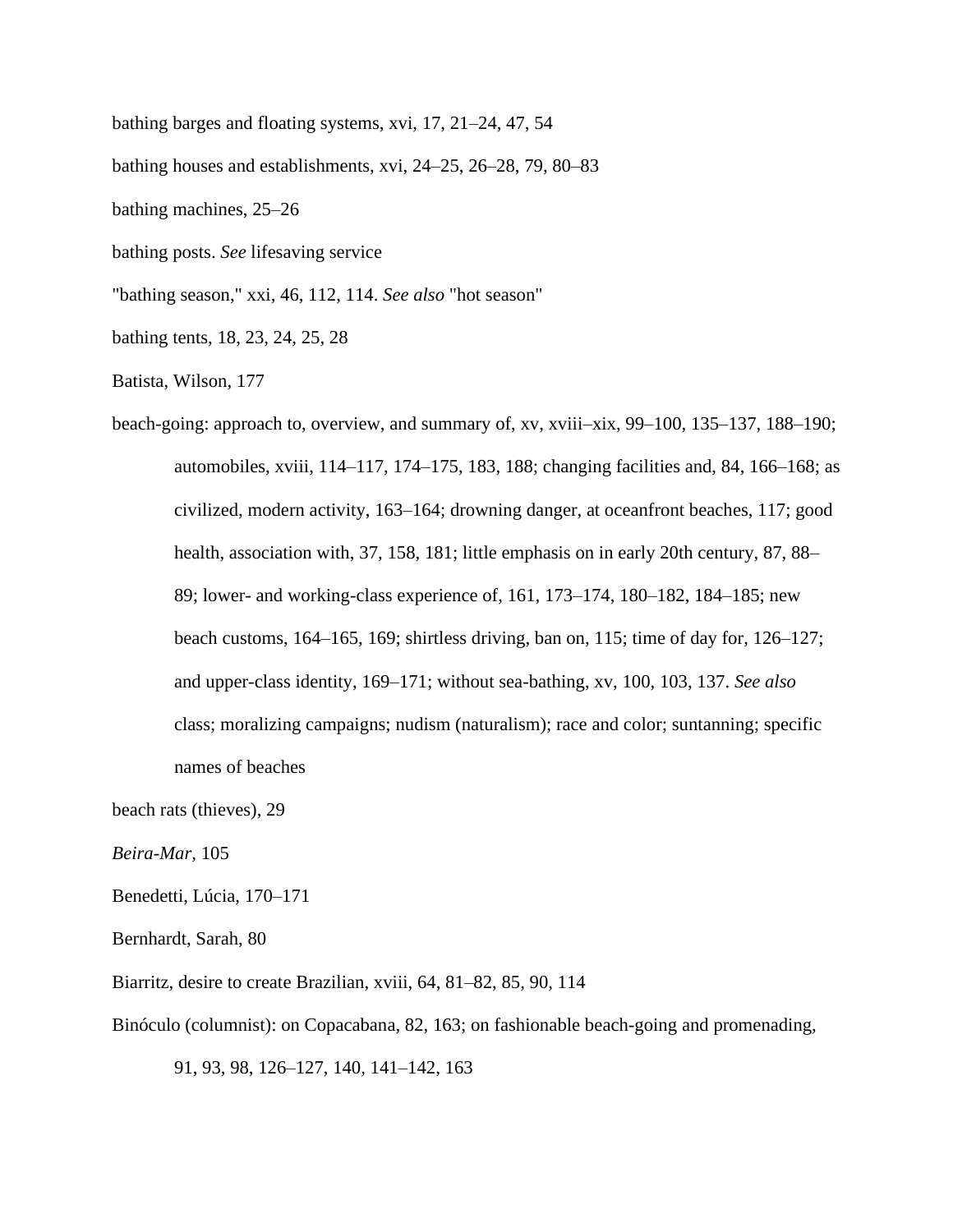Blacks, freed, 4

Blanco, Billy, 178

Bolsa de Valores (gay beach), 177–178, 186

Boqueirão do Passeio beach: bathing at, contemporary descriptions of, 47–48, 50–51, 62; bathing houses at, xvi, 23, 24–25, 26, 27–28, 29–30, 55; drownings at, 19, 29; elimination of, xvii, 13, 75, 77; as location for therapeutic bathing, 31; nude and indecently dressed bathers, arrests of, 56, 57, 59–61; trash on, 13

Borges, Manoel Francisco, 124

bossa nova, 173, 174, 178, 186

Botafogo administrative region, 175

Botafogo beach, 13, 17, 19, 25, 44, 189–190

Botafogo Cove, 15, 17, 46, 47

Botafogo neighborhood, 6, 8–9, 21, 73, 86, 90, 97

Braga, Rubem, 153, 178

Braguinha (Braga, Carlos Alberto Ferreira), 173

Brahma Brewery bar, 103

*branco* (white), 128–129. *See also* race and color

Brito, Chermont de, 129–130

Brizola, Leonel, 173, 183, 188

BRock (Brazilian Rock), 188

buses and bus lines, 7, 8, 173–174, 183–185, 188–189

cabanas, 25, 77, 84, 166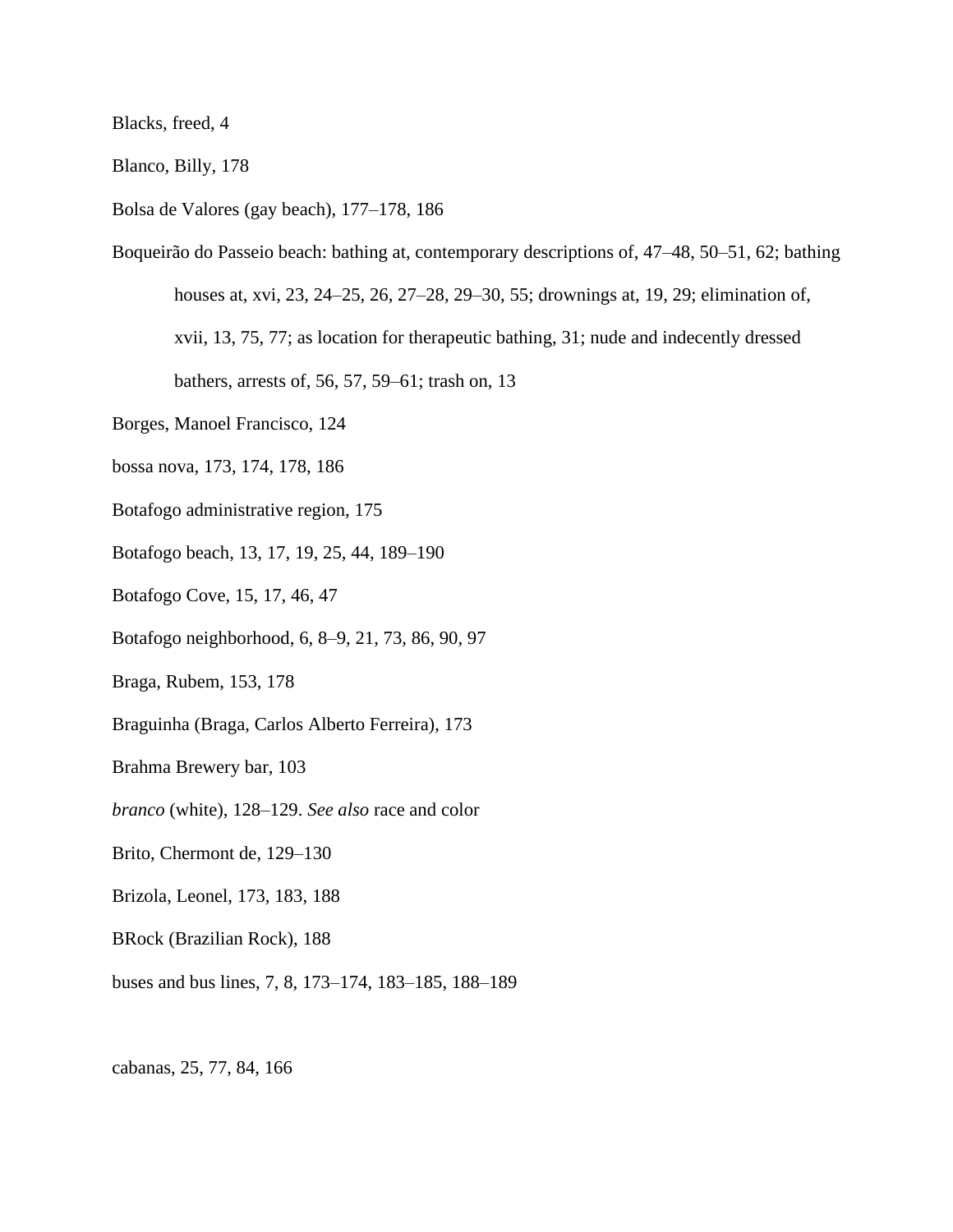Café Filho (João Fernando Campos), 175

Caju beach, 13, 16–17, 30, 33, 35, 78, 166

Calabouço beach, xvii, 77, 140, 166, 189–190

Calógeras, Michel, 20, 29, 30

Câmara, Jaime de Barros, 155, 156

*Careta,* 91

"Carioca custom." *See* sea-bathing

Cariocas: "bathing season" of, xxi, 46, 112, 114; daily schedules of, 10–11; leisure activities of, 36; meaning of term, xv; public service, employed in, 66; sea-bathers, numbers of, 27– 28, 30; sea-bathing practices, of, xvi–xvii, 1, 10, 12, 28–30, 64; swimming, knowledge of, 20–21, 42; "true Cariocas," 168, 169. *See also* beach-going; "hot season"; Rio de Janeiro; sea-bathing

cartoons on sea-bathing: commentary on, 14, 18, 21, 34–35, 51–52, 53, 57; figures, *14, 19, 35,*

*52, 60*; *Rio Nú* (Naked Rio), 55

*Casa de Pensão* (Azevedo, Aluísio), 34

*casas de banhos. See* bathing houses and establishments

Castro, Jorge, 177

Castro, José de, 118

Catete neighborhood, 6, 17

Catumbi neighborhood, 6

Cavalcânti, Amaro, 119

Caymmi, Dorival, 177

Celso, Maria Eugênia, 125–126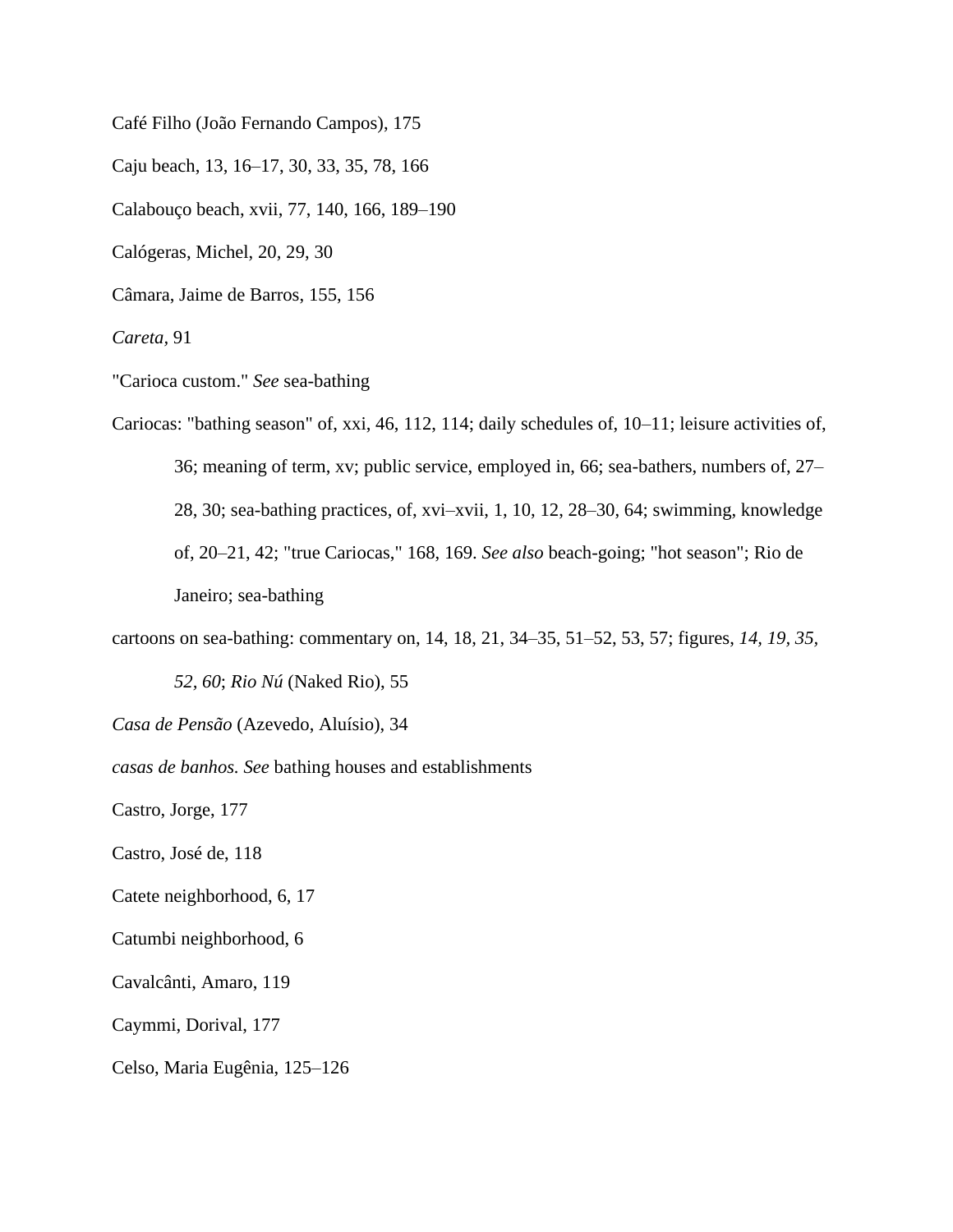Chabas, Madame, 103

Chateaubriand, Assis, 165

"chave, A" (Machado de Assis), 21, 46, 54

cholera, 3, 38, 69

Cidade Nova (New City), 6

City Improvements (sewer company), 15

Clapp Filho, João, 122

class: "family" bathers, sense of social rank, 58–61, 62; *farofeiros* controversy, 173–174, 188, 189; invoking, to avoid restrictions, 160–163, 165–166, 169; lack of social segregation on beaches, 58–59, 61–62, 98; regulation of lower-class behaviors, 56–57, 162; rules of public space, and, 53; sea-bathing and, xvi, 12, 19–20, 28–29, 30, 36, 58. *See also* moralizing campaigns; police; social geography

Coelho Neto, 140

coffee, 4–5, 66–67

color. *See* race and color

Communists and anticommunists, 138, 155–156, 173

"Como uma Onda" (Santos), 188

Companhia da Cidade da Gávea, 81–82

Companhia Docas de Santos, 108

Companhia Ferro-Carril do Jardim Botânico, 81, 101–103

Companhia Negra de Teatro de Revista, 133

"Com que roupa vou?" (Rosa), 146

Condominium Law (1928), 110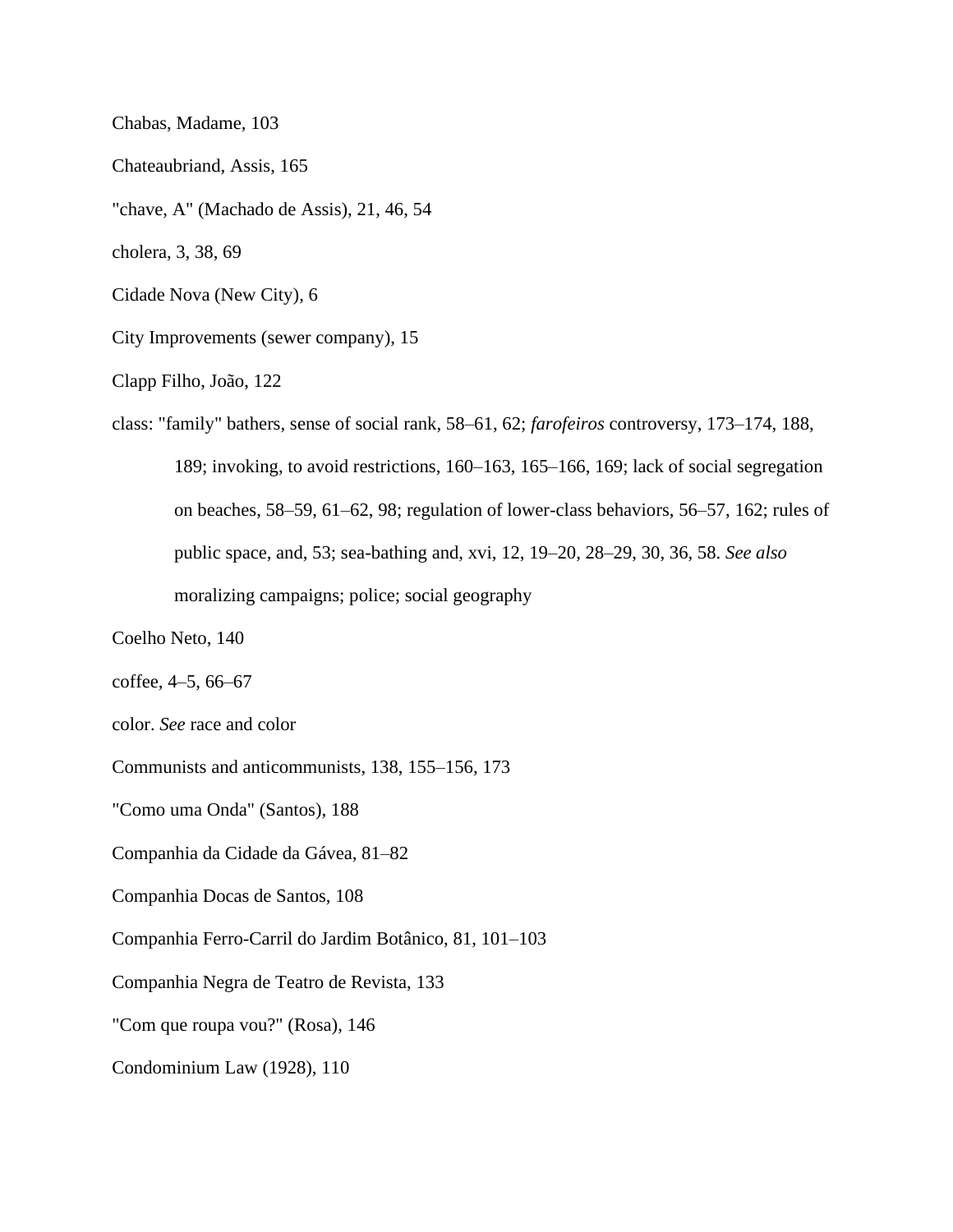Confederação Católica do Rio de Janeiro, 154

*Copacabana, O,* 105, 118

"Copacabana" (Farney), 173, 176

"Copacabana à noite" (Batista; Castro), 177

Copacabana beach: bathing establishments, proposals for, 81–83; as diverse, democratic space,

173–174, 180–182, 184; drowning danger at, 117; early growth and development of, 101–103; fame within Brazil, 89; Grande Hotel de Copacabana, 80–81; Mère Louise restaurant and cabaret, 103; Pensão Oceânica, 103; Praça do Lido, 84; as prestigious and socially exclusive space, 90, 100, 136, 165–166, 167; sidewalk "wave" mosaic, 104, 181; tram service for, 81, 101–103; widening of, 181. *See also* Avenida Atlântica; beach-going; Copacabana Palace Hotel; drownings; lifesaving service; moralizing campaigns; race and color; suntanning

Copacabana district, 105

Copacabana neighborhood: apartment buildings in, *109,* 110–111, 136–137, 175, 179–180; *avenidas (vilas),* 108; *Copacabana, O* (newspaper), 105, 118; "golden age," 174–177, 181; growth and development of, xviii, 103–104, 105, 175–176; household income, 175; infrastructure investment in, 105–106, 137; *palacetes,* 108, *109*; population size, 105, 111–112, 179; "the old 200 *[o antigo 200]*" apartment building, 187–188; as uppermiddle and upper-class destination, 86, 100, 107–108, 110, 111–112, 114; working-class residents of, 108; Zona Sul, as part of, 73–74. *See also Beira-Mar;* Copacabana beach; Copacabanenses

Copacabana Palace Hotel, 85, 108, 112, 136, 175, 177–178

Copacabanenses, 176, 180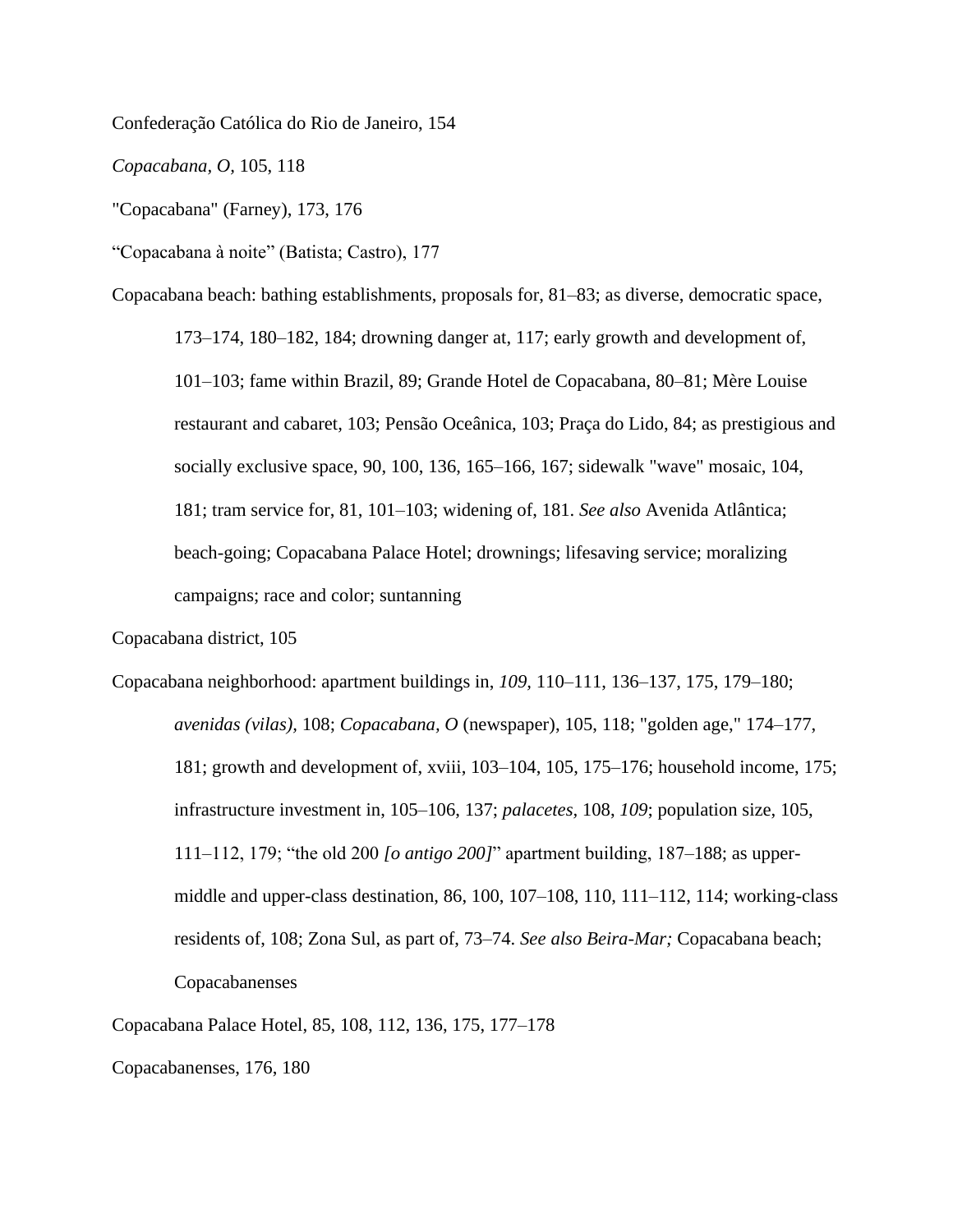Correia, Rivadávia da Cunha, 80 *Correio da Manhã,* 110, 130, 131, 142, 161, 163, 183 *Correio Mercantil,* 23, 58 Corte (Court), xx *cortiço, O* (Azevedo, Aluísio), 9 *cortiços* (tenements), 8–9, 72, 104 Costa, Gal, 187 Costa, Luiz Edmundo de Melo Pereira da. *See* Edmundo, Luiz Costa Pinto, Luiz de Aguiar, 74–75 Criminal Code (1830), 57–58 cruise ships, 86, 87 *Cruz, A,* 154 Cruz, Oswaldo, 69–70 curfew, city, 10

Dantoni, Renato, 152–153

"Deixa a Lua Sossegada" (Braguinha; Ribeiro), 163

Departamento de Ordem Política e Social (DOPS), 138

*desbunde,* 186–187

dictatorship, Estado Novo (1937-1945). *See* Vargas, Getúlio

dictatorship, military (1964-1985), xxi, 138, 186–187

"Do Leme ao Pontal" (Maia), 189–190

*Dom Casmurro* (Machado de Assis), 20–21, 46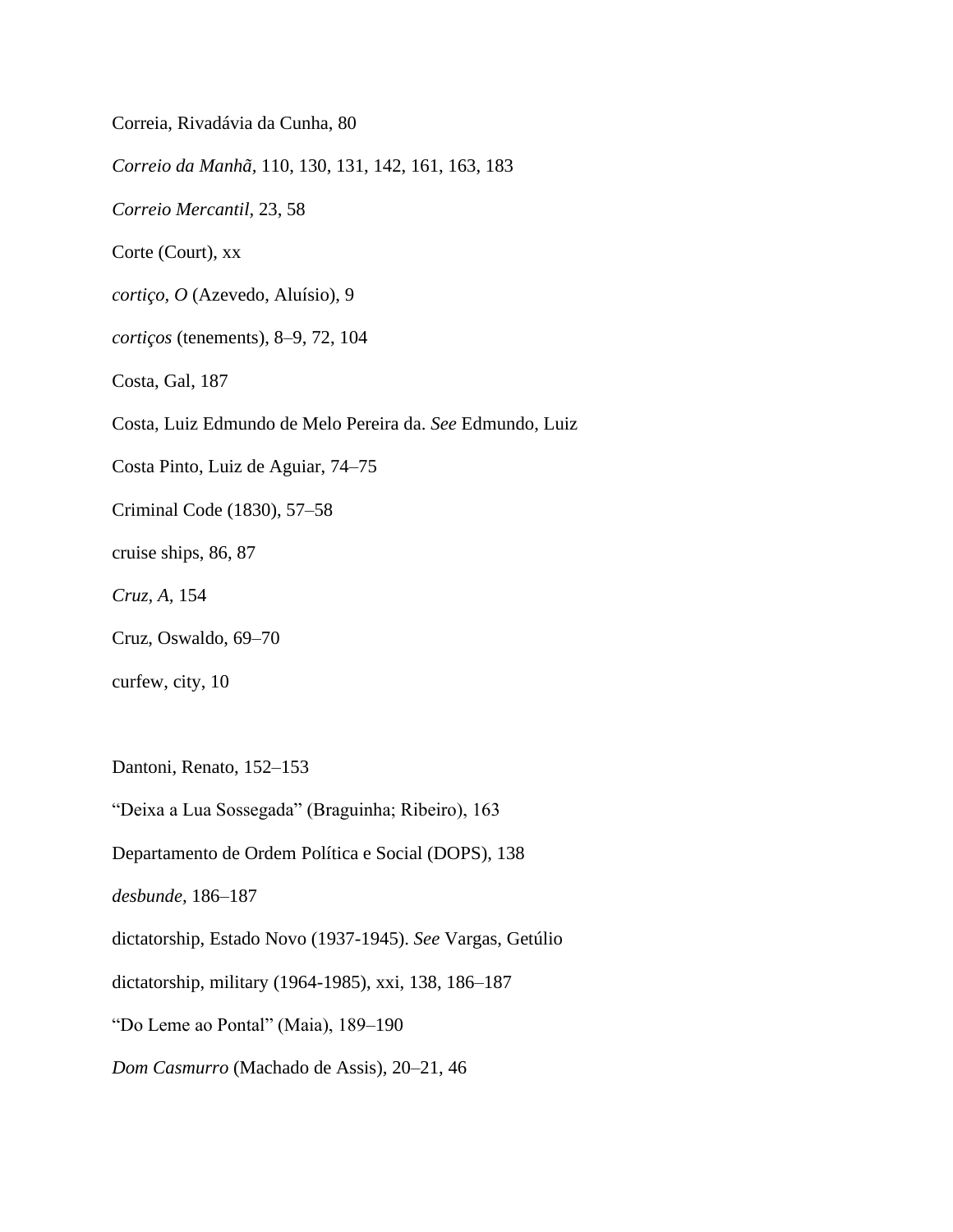Dompré, Frederico, 165

d'Ordan, François Alphonse Cot, 24, 26, 27

Doutor Semana (fictional character), 39, *40*

drownings: danger of, at oceanfront beaches, 117; legislation to prevent death from, 26; males as majority of victims of, 20; newspaper reports on, 19–20; police reports on, xvi, 1, 29; Sociedade de Socorros Balneários, 117; swimming, knowledge of, 20–21, 42; victims of, 19–20, 28, 117–119. *See also* lifesaving service

Drumond, Pilar, 147

Durão, José Ferraz de Oliveira, 33, 41

Dutra, Eurico Gaspar, xxi, 138, 153

Dutra, José Antônio, 5–6

economic crisis of 1929–1930, 67

Edmundo, Luiz, 31

Edward VIII, King of Great Britain, 100

Eiras, Manoel Joaquim Fernandes, 19, 33

electric lighting, 104, 106, 136

Engenho Velho neighborhood, 6

enslaved persons: abolition of slavery, xxi, 4, 65; color and racial hierarchies, 11; drowning

victims, 19–20; population, in Rio, 3–4, 44; sea-bathing, xvi, 13, 28, 30, 44–45, 56, 58–

59; swimming ability of, 20; targeting, by police, 9

Estácio neighborhood, 6

eugenics (neo-Lamarckian), 127–128, 134, 135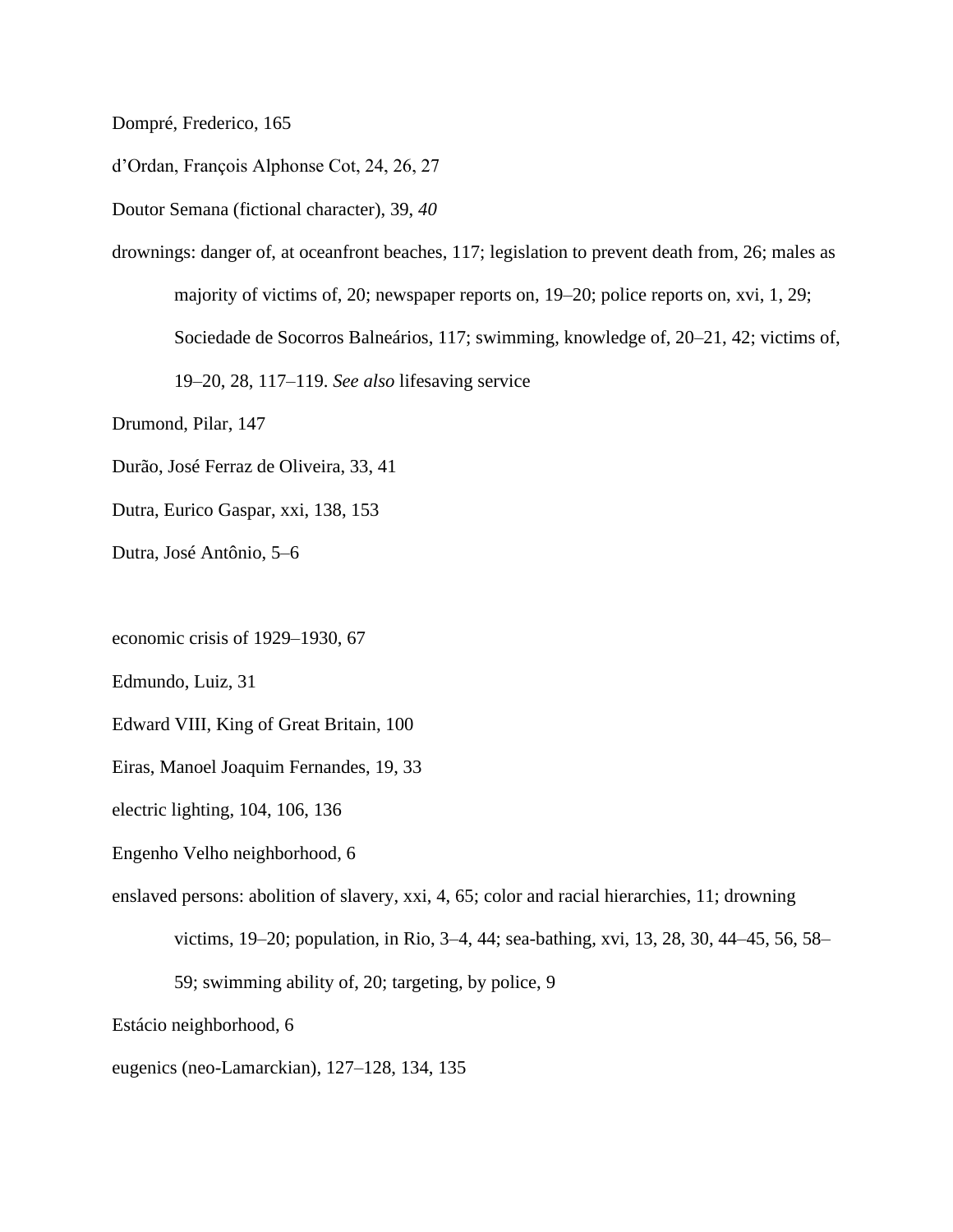Farney, Dick, 173, 176, 178

*farofeiros* controversy, 173–174, 188, 189

*Fa-tal: Gal a Todo Vapor* (Costa), 187

favelas, xvii, 69, 72, 75, 104, 108, 180–181

Fawcett, Fausto, 188

Federal District: automobile registrations in, 114–115, 116; Avenida Atlântica construction, 104; bathing establishments, overseeing concessions for, 79; as industrial center, 67–68; lifesaving service, organization of, 118; "official tourist season," establishment of, 88; port, construction of, 69; public health campaign, 69–70; Rio de Janeiro designated as, xx, 65; urban reforms, 70–71. *See also* Pereira Passos, Francisco

Ferreira Filho, João Antônio, 187

Figueiredo Magalhães, Francisco Bento Alexandre de, 80–81

Flamengo beach: bathing attire, controversy over, 93–96; beach-going at, 147, *148,* 189; columnists, writing about, 91, 93, 98; "hot season" (November–March), photo spreads of, 91; moralizing campaigns, focus of, 140; as prestigious beach, xvii, 47, 90–91; sand, mining from, 12; sea-bathing at, 17, 26–27, 30, 46, 50, 77, *92*; suntanning, difficulty of, at, 127; trash on, 13; upper-class bathers at, 47, 58, 90, 91, *92,* 93, 96. *See also* Avenida Beira-Mar; Avenida Rio Branco; lifesaving service

Flamengo neighborhood, 6, 8–9, 73, 86

Fleiüss, Henrique, 21, 30, 39

Fletcher, James C., 12, 15, 20, 30, 46, 53

flirting and courtship, *14,* 51, 54–55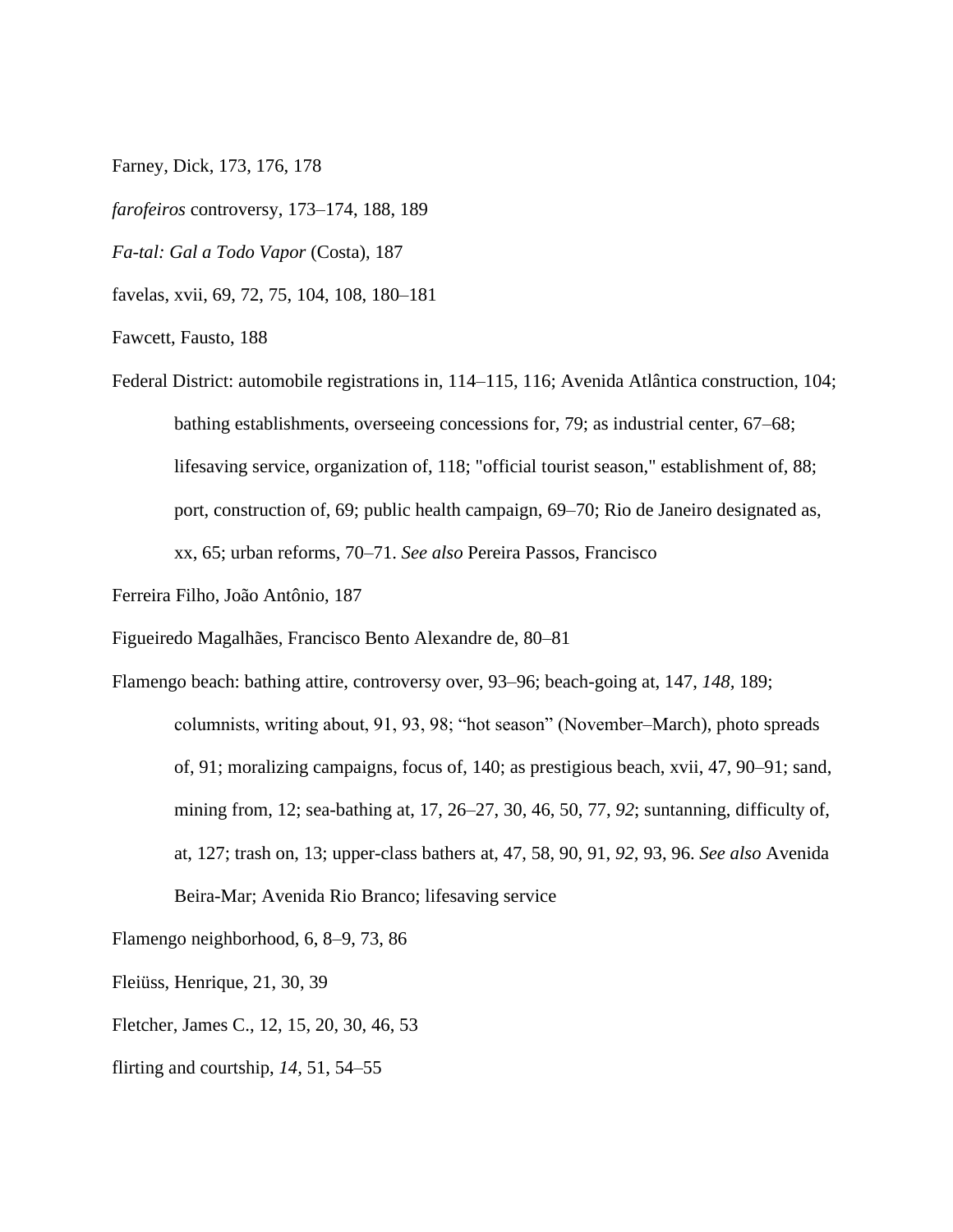## *Flying Down to Rio,* 89

Fontoura, Manoel Lopes Carneiro da, 140, 142

football (beach soccer): adoption and popularity of, 36, 42, 43, 140, 143, 179, 180–181;

restrictions and enforcement against, 141, 144, 147, 149, 151

França, Maurício, 118–119

Franck, Harry, 56, 111

free men and women of color, 4, 11–12

free poor: drowning victim, 28; population, in Rio, 6; sea bathing among, xvi, 12, 17, 28–29, 30,

56, 58; targeting, by police, 9

freshwater baths, 40, 50

Freyre, Gilberto, 53, 133–134

Fuss, Peter, xxii, 108, *109,* 110, *121,* 137, *148*

"Garota de Ipanema, A" (Jobim; Moraes), xv, 157

Gávea neighborhood, 74

gay men, 177–178, 186

*Gazeta do Banho,* 24

*Gazeta do Rio de Janeiro,* 9

gender-based rules of public space, 20, *52,* 53, 157–158

General Directorate of Hygiene and Public Assistance, 26, 118, 119

geography. *See* social geography; symbolic geography

George VI, King of Great Britain, 100, 136–137, 146

Gerocinó neighborhood, 74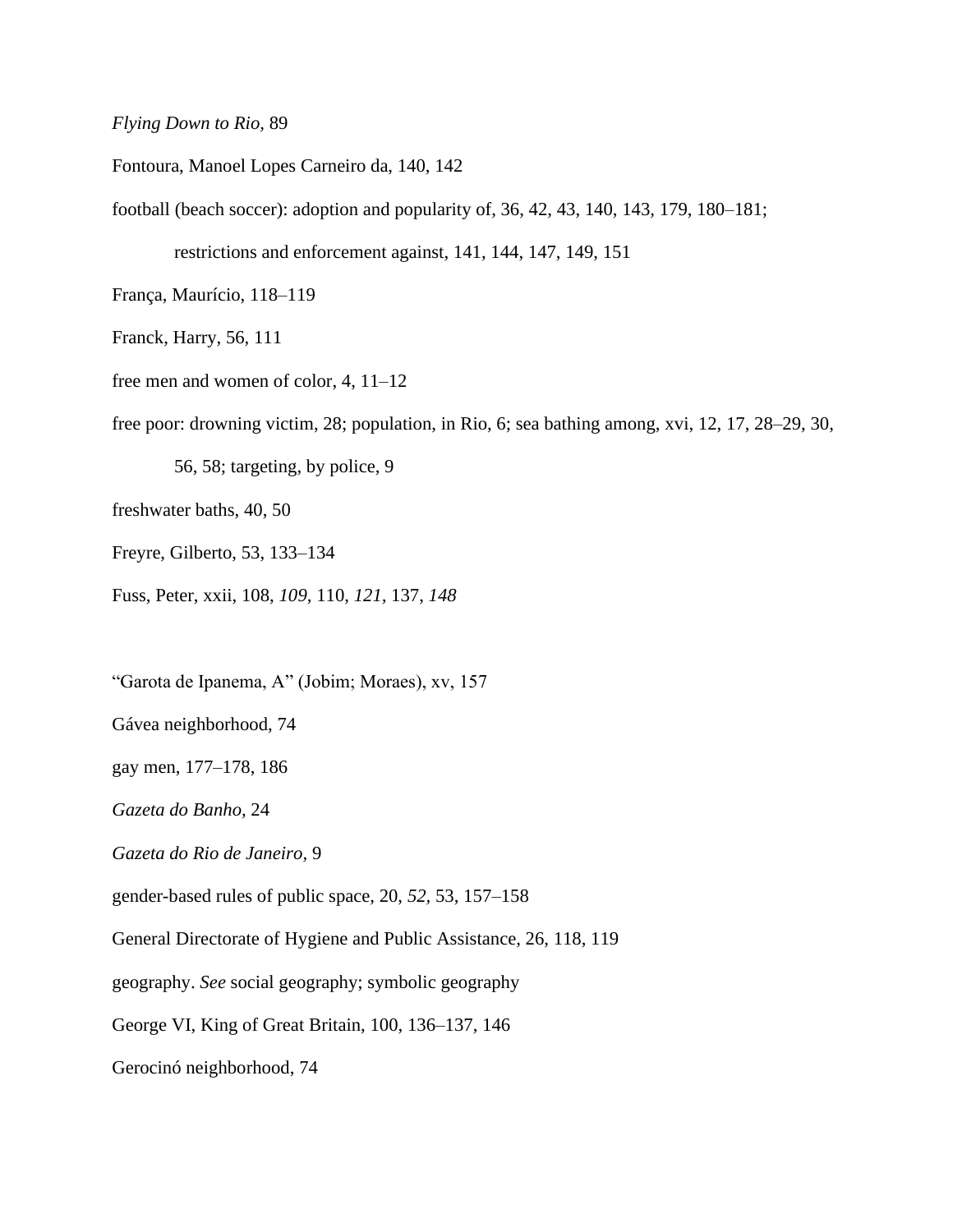*Girândola de amores* (Azevedo, Aluísio), 34

"Girl from Ipanema, The" (Jobim; Moraes), xv, 157

Glória beach, 13

Glória neighborhood, 6, 12, 61, 97

Góes Filho, Coroliano de Araújo, 142

Goulart, João, 179

Grajaú neighborhood, 73, 182

Grande Hotel (Guarujá), 86

Grande Hotel Balneário, 19

Grande Hotel de Copacabana, 80–81

Grande Palácio Flutuante, 47

Guanabara Bay, xvi, 1, 2, 13–14, 73, 87–88, 182

Guanabara Palace, 99, 136

Guarujá bathing resort, 25, 36

Guinle, Carlos, 177

Guinle, Otávio, and Guinle family, 108, 136

heliotherapy, 127

Hospital da Santa Casa de Misericórdia, 15–16

Hotel Balneário da Urca, 37, 84

Hotel dos Estrangeiros, 18

Hotel Leblon, 173

"hot season," 1, 37–40, 91. *See also* "bathing season"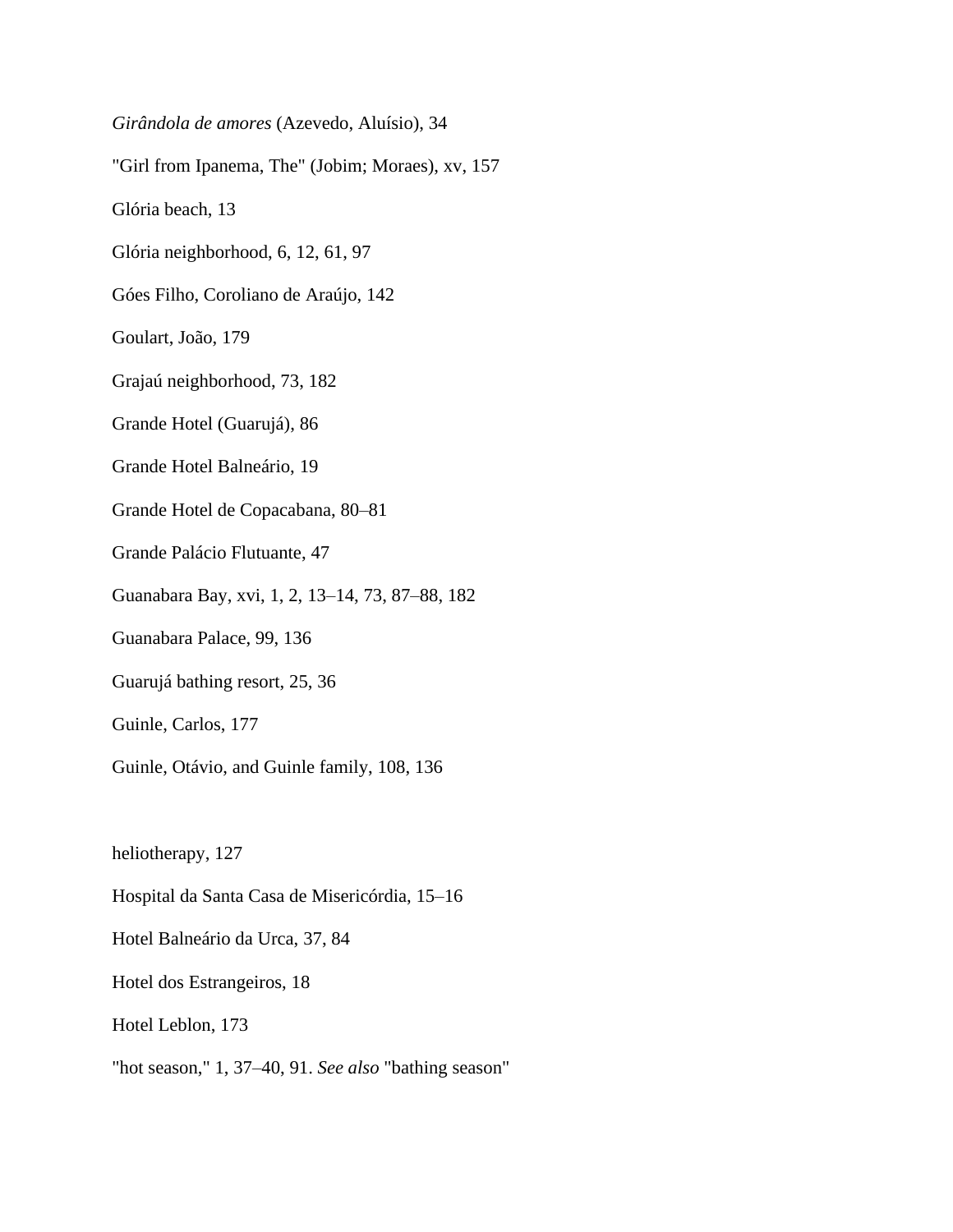## Humaitá, 74

hygienist ideology and sea bathing, 41–45

illiteracy, 44

immigration. *See* migration and immigration

*indígena* (Indigenous), 129. *See also* race and color

Indigenous influences on sea-bathing, 45

"inimigos da família, Os," 155–156

Ipanema beach: bathing resort, plans for, 83; *desbunde,* as location for, 186–187; *farofeiros* controversy, 173–174, 188, 189; *Praia de Ipanema* (Théo-Filho), 83–84; as prestigious and socially exclusive space, 100, 165–166, 167; remoteness of, in 1910s, 56; sewerage project, 186. *See also* lifesaving service; suntanning

Ipanema neighborhood, 73–74, 100, 103–104, 105–106, 110, 178

Iracema (columnist), 82, 91

Isabel, Princess, 65

Jacarandá, Conrado, 155

Jardim Botânico neighborhood, 74

João VI, King, xx–xxi, 4, 9, 16–17, 32–33, 57, 99

Jobim, Tom, xv, 157, 178

Juventude Feminina Católica, 155

"Kátia Flávia" (Laufer; Fawcett), 188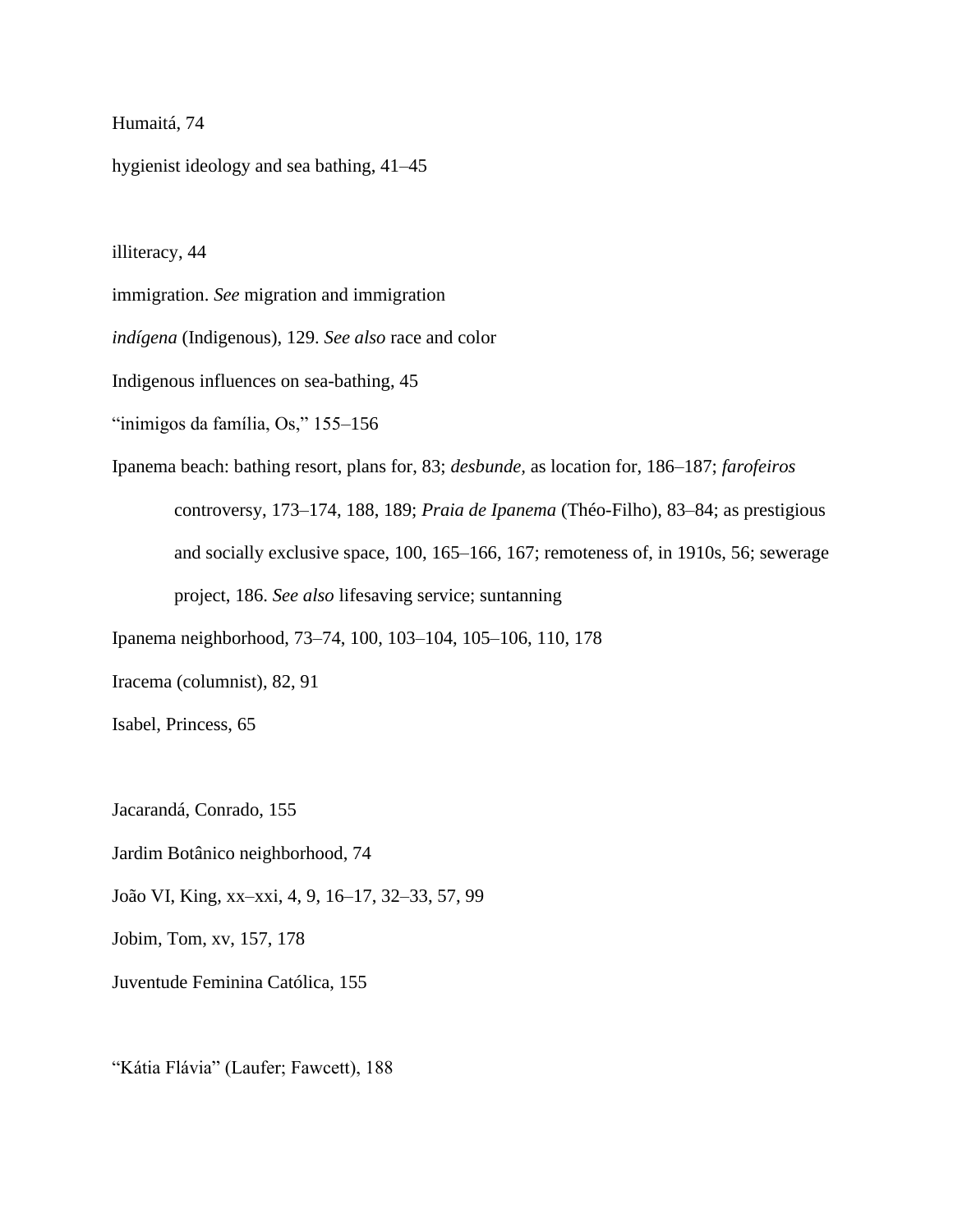Kehl, Renato, 128

- Kellerman, Annette, 94
- Kidder, Daniel P., 12, 15, 20, 30, 46, 53, 80

kiosks, 70, 72

- Lacerda, Carlos, 175
- Lafer, Horácio, 175
- Lagoa administrative region, 105, 175
- Lagoa neighborhood, 74, 182
- Lapa neighborhood and beach, 13, 28, 56, 77, 176
- Laranjeiras neighborhood, 6, 8–9, 73, 86, 90–91, 97, 182
- Largo do Machado, 91
- Largo Dom Afonso, 93
- Largo do Paço, 6, 13, 17, 22, 23, 30, 77. *See also* Praça XV de Novembro
- Laufer, Carlos, 188
- laws, municipal, and bathing establishments, 26
- Leblon beach, xv, xviii, xix, 149, 173. *See also* lifesaving service
- Leblon neighborhood, 73–74, 96, 106, 110, 175, 178, 186. *See also* symbolic geography
- Legião de Decência, 156, 162
- Leite, Elviro José ("China," originally named Guaraciaba), 123
- Leme beach, 81, 103, 149, 152–153, 189–190. *See also* lifesaving service
- Leme neighborhood, 105, 110, 174–175, 178, 186
- Lemos, Raul Kennedy, 84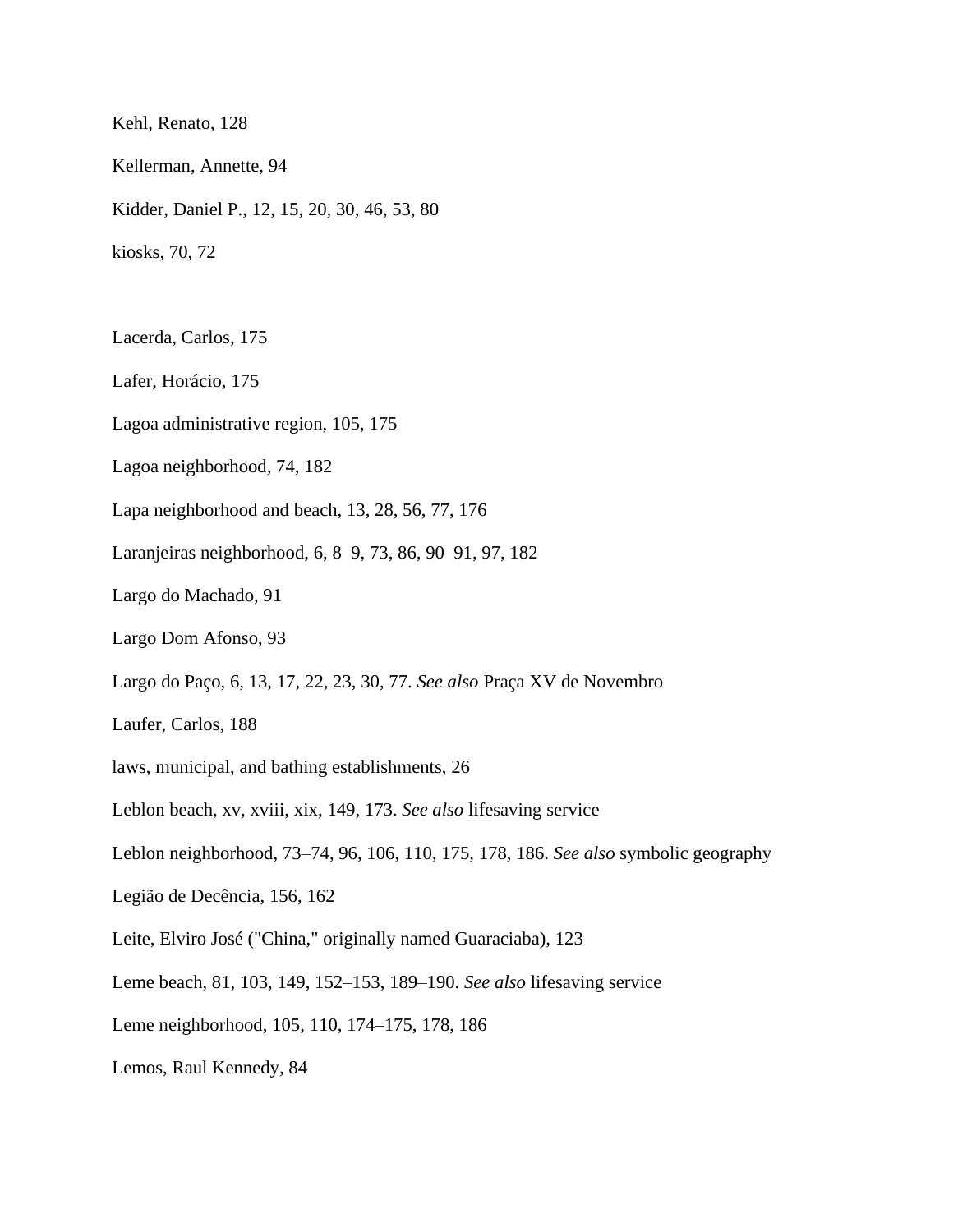lifeguards. *See* lifesaving service

lifesaving service: *banheiros nadadores,* 24, 26, 55, 118; Dia do Banhista, 124; establishment of,

100; lifeguards, 123–125; lifesaving inventions, 22; lifesaving posts, xviii, 119–121; lifesaving societies, 117; May 1917 decree, 117, 121, 122; municipal laws and, 26; official bathing hours, 122–123. *See also* bathing attire; beach-going; drownings; seabathing

Liga de Amadores de Football de Areia, 143. *See also* football (beach soccer)

Lima Câmara, Antônio José de, 138, 151, 153

*línguas negras* (black tongues), 105

Lopes, Tomás, 21

Lott, Henrique, 175

Luccock, John, 4, 17, 20

Lúcia, Clara, 126, 137

Luzardo, João Batista, 144, 145, 146, 147, 160, 165

Lydia, Carmen, 94

Machado de Assis, Joaquim Maria, 20, 21, 46, 54

Madureira neighborhood, 74

Maia, Tim, 189–190

maillot, 93, 130–131, 142, 143, 163

Malta, Augusto, 106, 107–108

Maria Angu (Ramos) beach, 78, 119, 140, 166, 185

Maria I, Queen, xx–xxi, 99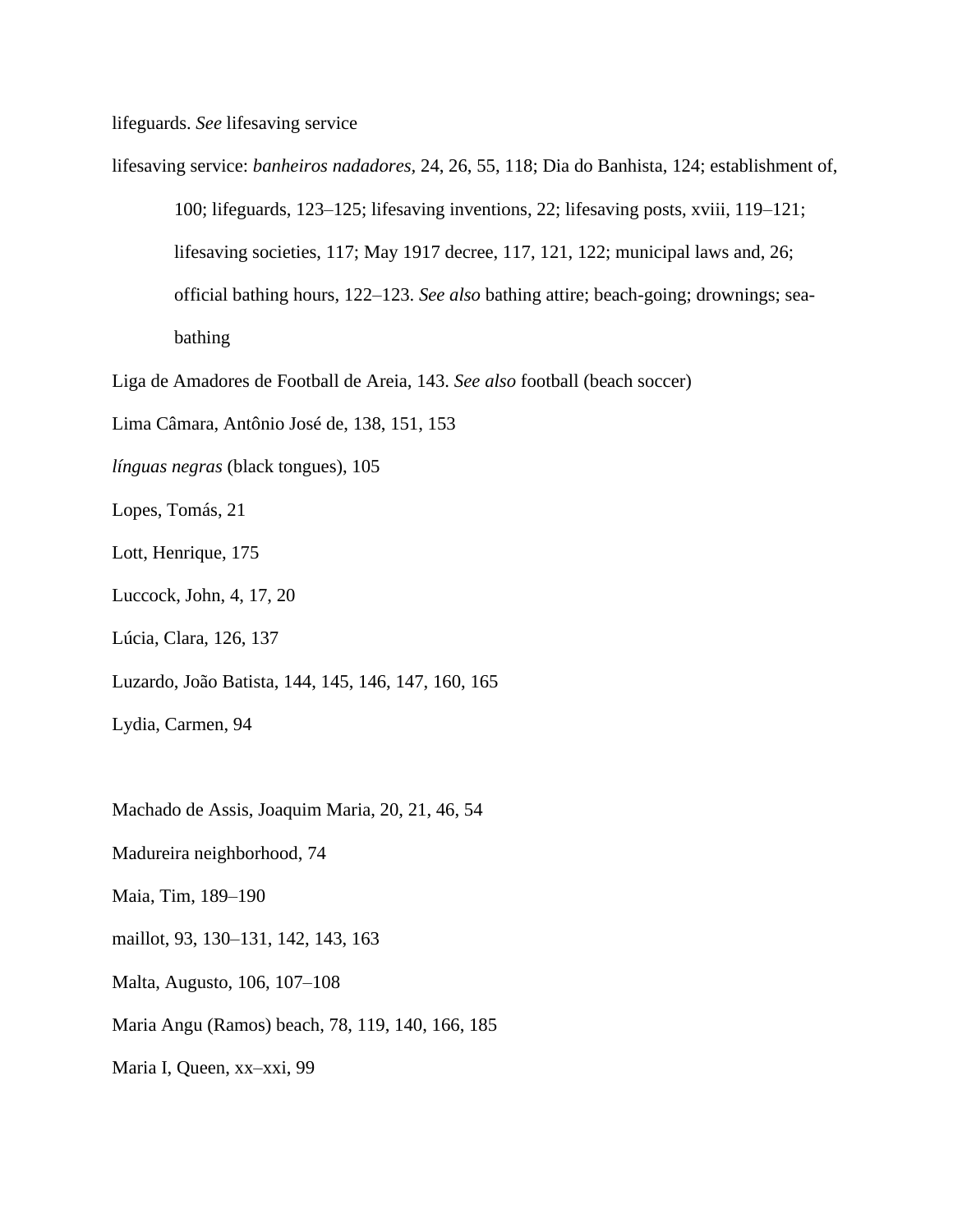Marques Porto Tunnel (New Tunnel; Túnel Novo), 81, 174–175

Marx, Burle, 181

Meireles, Cecília, 114

Melo, Afranio, 185

Melo, João Batista de, 174

Melo, Oswaldo, 185

men: challenges to authority of, by police, 159; gender-based rules of public space, *52,* 53, 157–

158; as majority of drowning victims, 20; as majority of sea-bathers, 29; *mirones*

(voyeurs), 54; public comportment of while sea-bathing, 50–51. *See also* bathing attire;

flirting and courtship; moral ambiguities of sea-bathing; moralizing campaigns

Mère Louise restaurant and cabaret, 103

migration and immigration, 66, 77–78, 111

Miranda, Carmen, 77

Miranda, Ivony, 185

miscegenation and national identity, 132–134

Moncorvo Filho, Artur, 127

Moraes, Vinícius de, xv, 157, 174

moral ambiguities of sea-bathing: "indecent" bathing attire, lack of clarity around, 51–52, 57–58; indecently dressed bathers, complaints about, 58–59, 62; indecently dressed bathers, policing, 57, *60,* 62; informal mixing of the sexes, 51, 53–55; public display of partially undressed bodies, 62, 154; voyeurism on the beach, 54–55. *See also* bathing attire; class; moralizing campaigns; nude sea-bathing; public space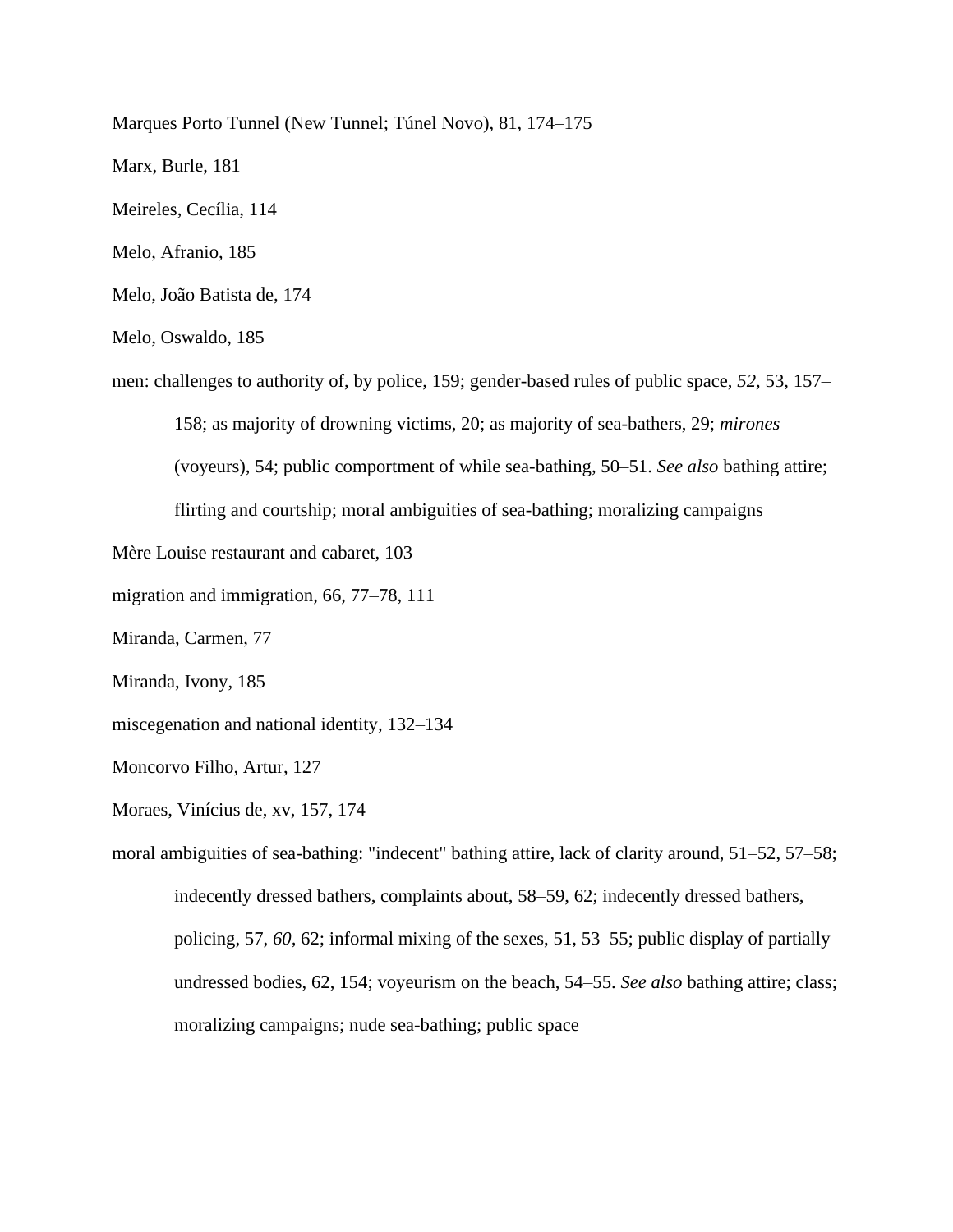moralizing campaigns: approach to, overview, and summary of, xviii–xix, 138–139, 168–171;

1917 police measures for indecency, 95–96; 1931 regulation, 144–145, 165; beach activities, complaints and restrictions against, 140, 144; beach attire on public streets, 140, 141, 143, 149, 151, 167–169; football (beach soccer) as target of, 141, 143, 144, 147, 149, 151; men, shirtless, 143, 147, 151–152, 158, 163; men's clothing, restrictions on, 140, 141, 145, 146–147, 151, 156–157; modesty and chastity for women, concerns about, 153–156; moral panic narratives, 156, 164; official bathing hours implemented, 144, 146; police, criticisms of, 142, 146, 151, 158–161; Polícia Especial, deployment on beaches, 151–153; policing, demands for, 139–140, 148; policing, relaxation of, 142– 143, 146; protests, humorous, against, 146, 161–162; results of, 148–149; targets of, 139, 149; women's clothing, restrictions on, 140, 141, 144–146, 147, 149. *See also* class; nudism (naturalism); police

Morro do Castelo (Castle Hill), 37, 77, 190

Naylor, Geneviève, xxii, *113, 150* Negrão de Lima, Francisco, 181, 186 Neves, Tancredo, 175 *Nossa Sociedade,* 110 *Notorious,* 89 nude sea-bathing, 55–59, 62 nudism (naturalism), 146–147, 148, 153, 154, 158, 163, 165

Old Republic, xxi, 65, 67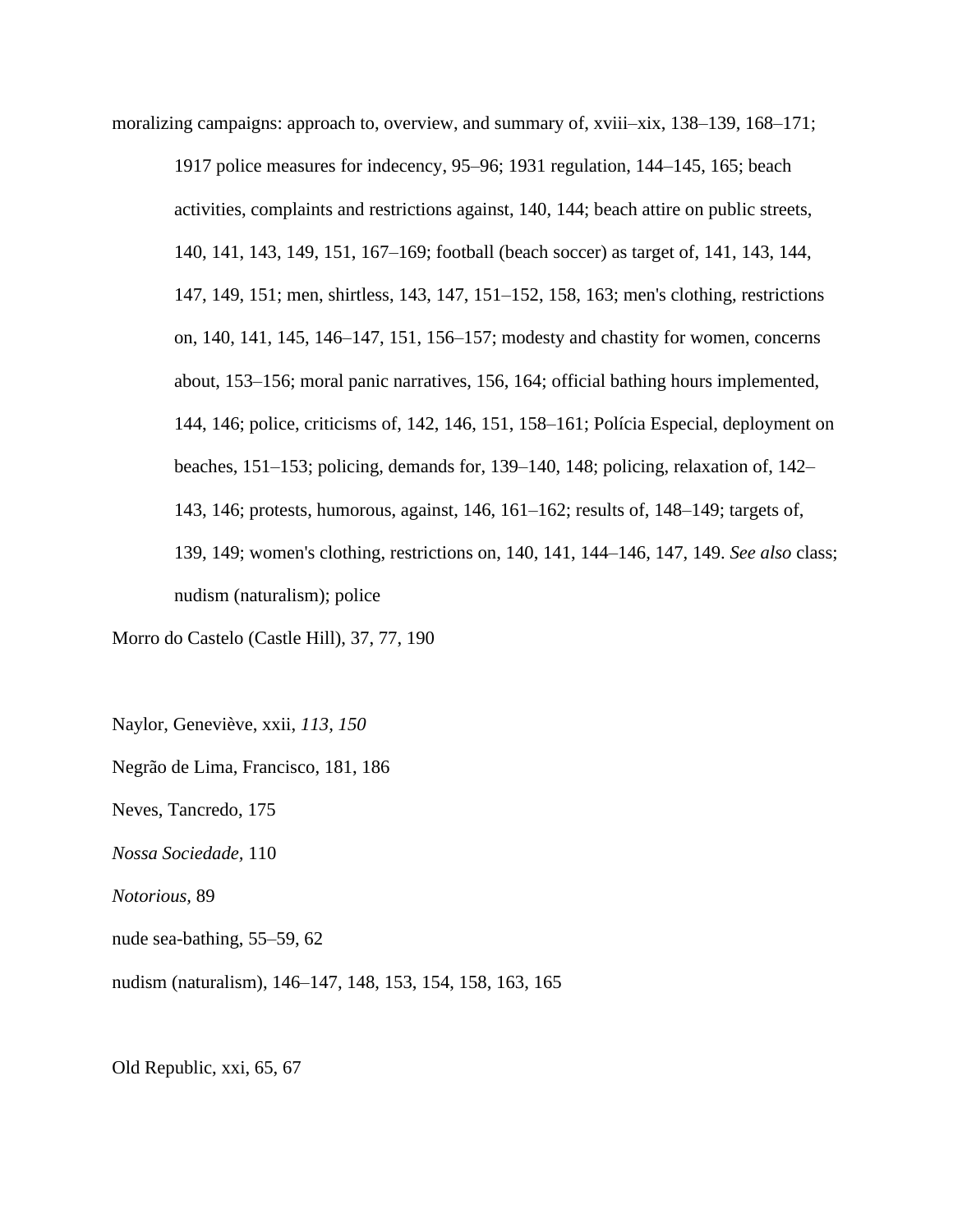*Ordem, A,* 154–155

Ouseley, William Gore, 17, 25, 46

Ouvidor Street, 18

Paraíba Valley, 5, 66, 67

*pardo* (brown), 74, 129, 132. *See also* race and color

*pardos* (individuals of mixed African and European ancestry), 4, 12, 74, 134

Pavuna neighborhood, 74

Pedro I, Emperor, xvi, xxi, 8, 17, 55–56

Pedro II, Emperor, xxi, 8, 33, 39–40, 65

Pedrosa, Milton, 169

Penal Code (1890), 57–58

Penalva, Álvaro de, 115, 160

Penha beach, 78, 166

Pereira Passos, Francisco, 64–65, 69, 83, 104. *See also* Federal District

Petrópolis, 38, 40, 93

photographs and "*instantâneos* [snapshots]," 90–91

Pinho, Wanderley, 164, 165–166

Pinto, Bernardo Eugênio de Oliveira, 43

police: 1917 measures for indecency, 95–96; class and color of, criticisms based on, 160; Departamento de Ordem Política e Social (DOPS), 138; Divisão de Polícia Política e Social (DPPS), 138; Guarda Real de Polícia, 9; middle and upper-class view of, 162– 163; nude and indecently dressed bathers, arrests of, 56, 57, 59–61; Penal Code (1890),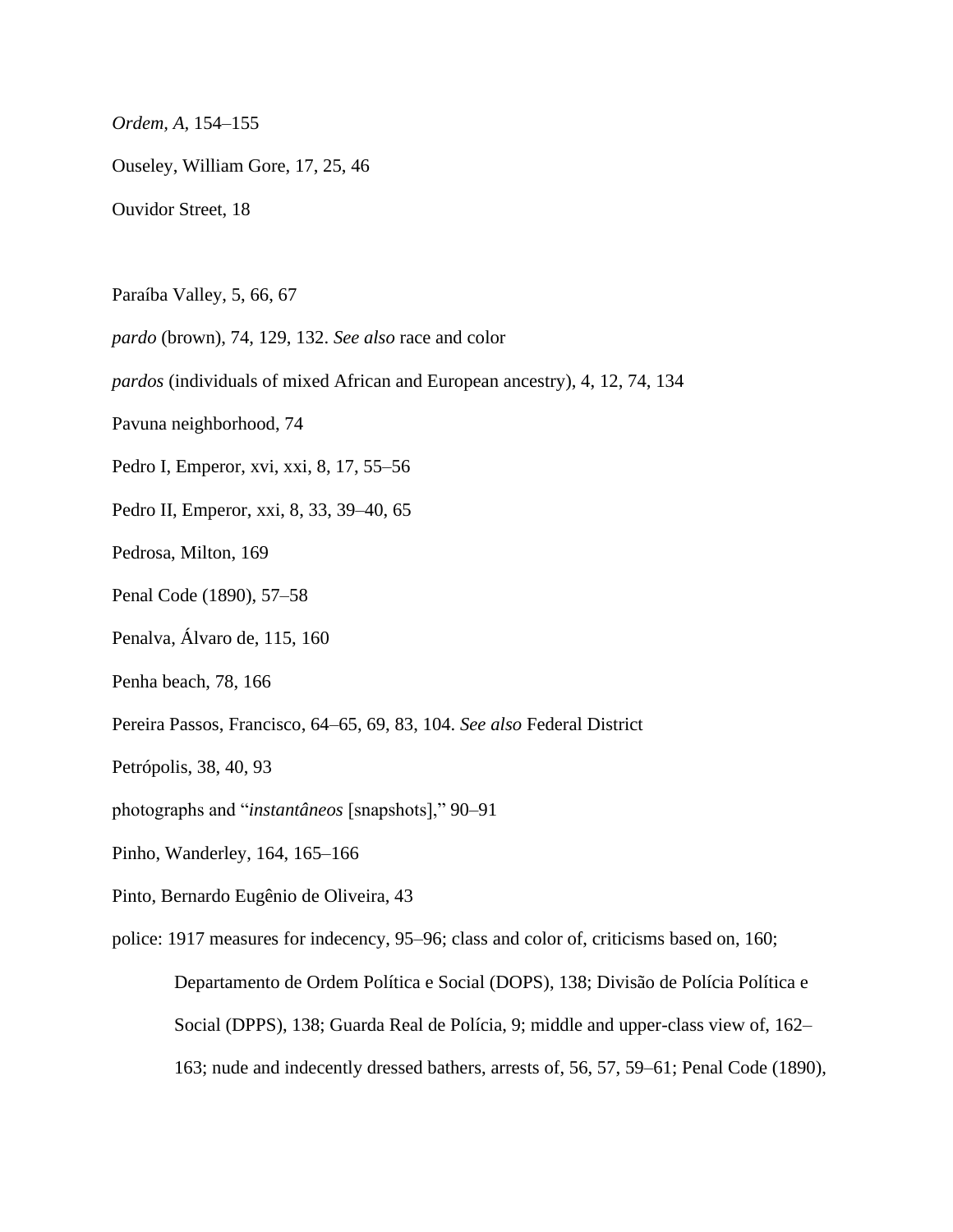57–58; police chiefs, independence of, 139; Polícia Especial (PE), 151–153. *See also* moral ambiguities of sea-bathing; moralizing campaigns pollution. *See* sewage and sewers; trash and trash collection Pombeba, 33 Pongetti, Henrique, 176 Porto, Sérgio, 106–107 Porto de Inhaúma beach, 78, 140 Portugal, sea-bathing in, 45 *postos de salvamento* (lifesaving posts). *See* lifesaving service Praça do Lido, 84, 119 Praça XI neighborhood, 78 Praça XV de Novembro, 6, *71,* 77–78. *See also* Largo do Paço *Praia de Ipanema* (Ipanema Beach; Théo-Filho), 83–84 "Praia de Ramos" (Melo, Afranio; Melo, Oswaldo; Miranda, Ivony), 185 Praia Vermelha, 189 Preta, Stanislaw Ponte. *See* Porto, Sérgio *preto* (Black), 74, 128–129. *See also* race and color *pretos* (Black individuals), 74 private space, 53 prostitution, 58, 59, 61, 177 Provenzano, Claudionor, 43 public health, 14–16, 40–45, 69–70, 73. *See also* cholera; sewage and sewers; trash and trash collection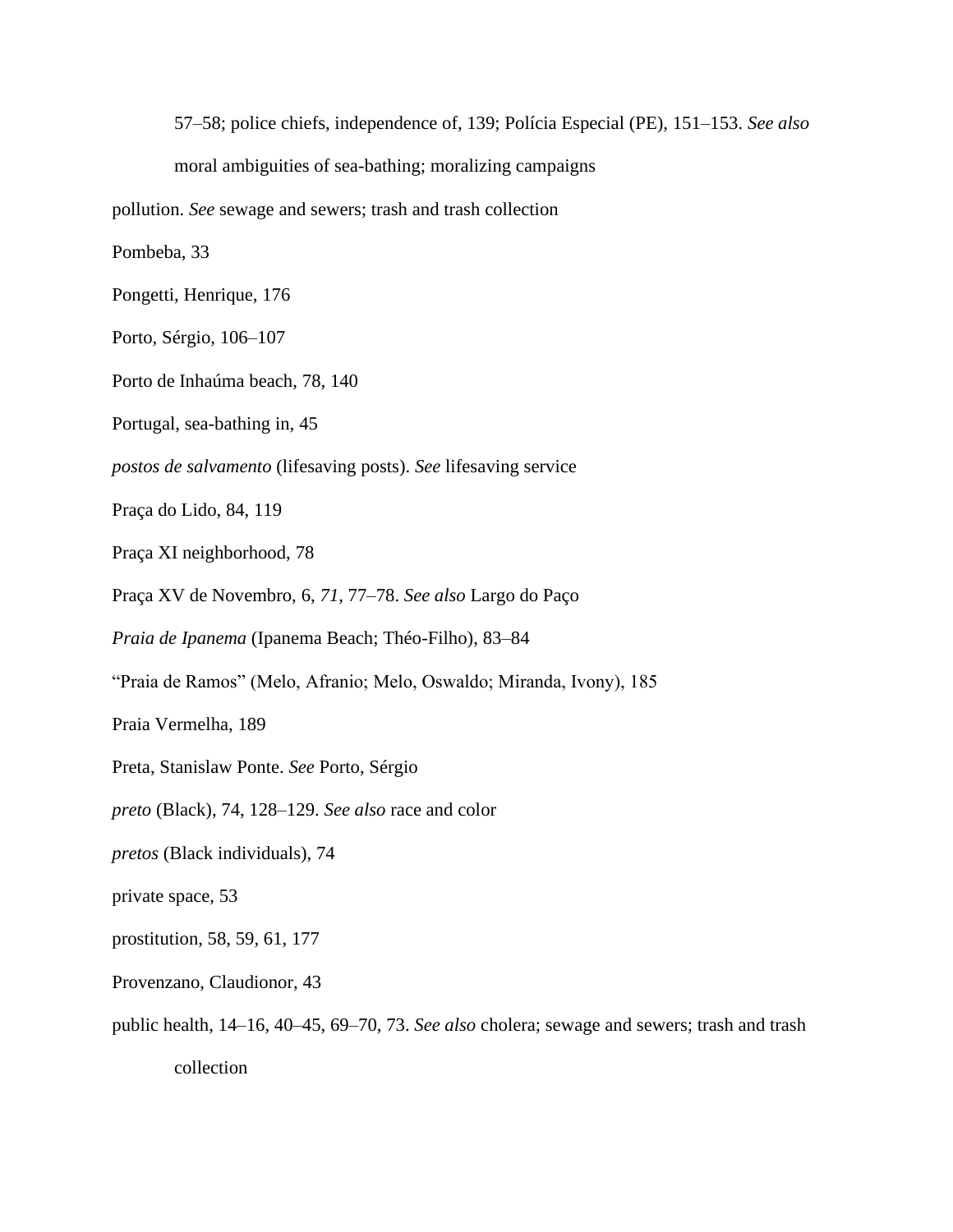- public space: Copacabana and Ipanema beaches as socially exclusive, 165–166, 167; genderbased rules and, 20, *52,* 53, 153–154, 157–158; informal mixing of the sexes in, 51, 53– 55; *mirones* (voyeurs), 54; norms changed by beach-going and sea-bathing, 52–53, 62, 168–169; "the street" as masculine space, 53
- race and color: 1872 census, 4; 1940 census, 74; *amorenamento,* 132, 133–134; census and survey color choices, 128–129; color hierarchies, 11–12; *farofeiros* controversy, 173– 174, 188, 189; hair as proof of race *(prova racial),* 130; location of residence, correlations with, 74; *mestiços,* 129, 130, 132, 133, 135; miscegenation, 132–134; *moreno,* definitions of, 132; police, criticism of based on, 160; racial color and tanned color, relationship between, 128, 129–130, 131, 135; social context and, 131; "whiteness" and white identity, 11, 130–131, 134–135. *See also* suntanning

railways, xvii, 8, 73, 78, 96. *See also* trams and streetcars

Ramos (Maria Angu) beach, 78, 119, 140, 166, 185

- Rebouças Tunnel, 173–174, 182
- recreational bathing, 32, 46–47, 50, 62. *See also* bathing barges and floating systems; bathing houses and establishments; bathing tents

Recreio dos Bandeirantes beach, 188, 189

- redemocratization, 187, 188
- Resende, Ciro Rio-Pardense, 153
- *Revista da Semana,* 91
- *Revista de Copacabana,* 170–171

*Revista Illustrada,* 21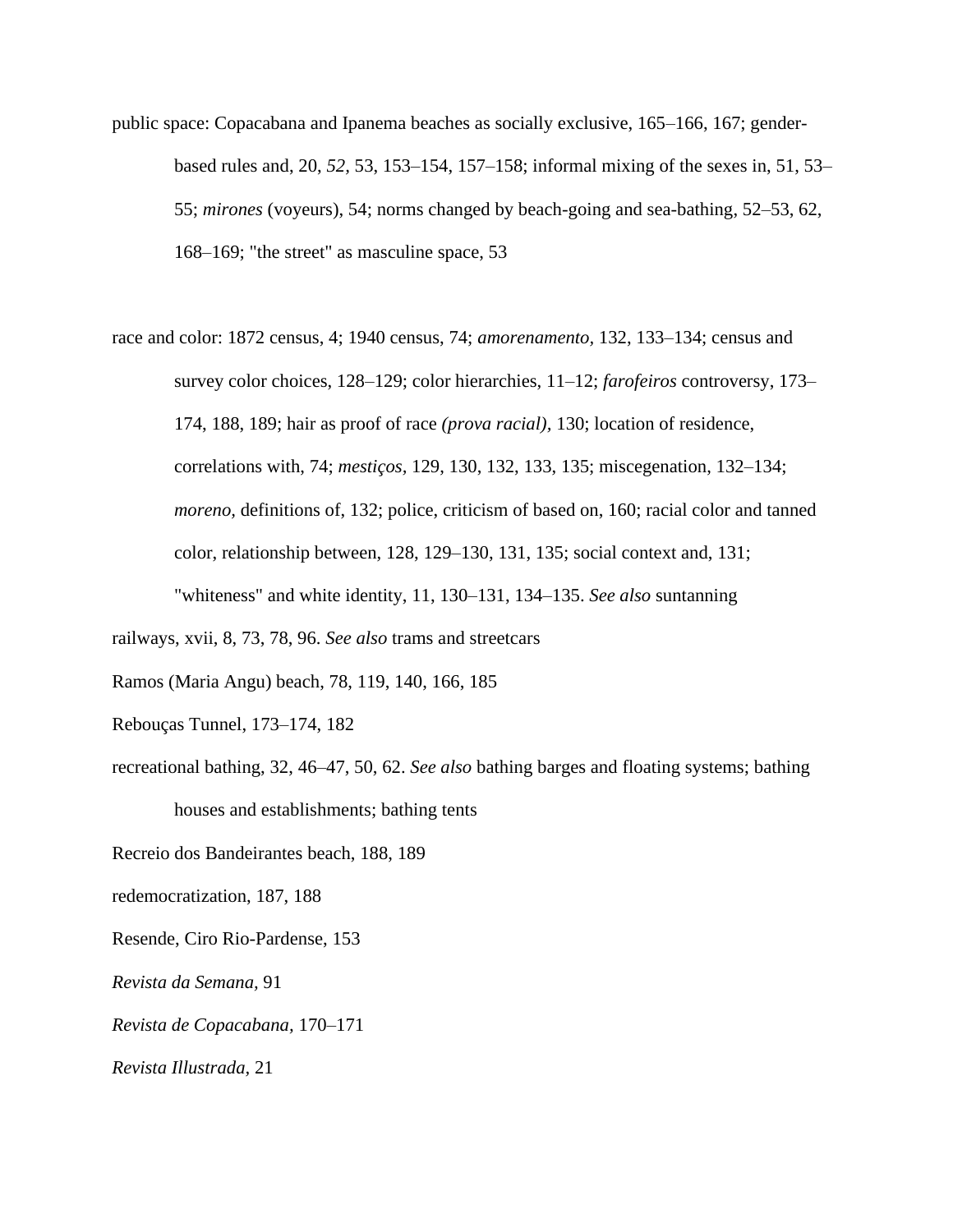Revolution of 1930, xxi, 67, 144

Ribeiro, Alberto, 173

Ribeiro, Bento, 79

Río, Dolores del, 89

Rio, João do (Paulo Barreto): as chronicler of Rio de Janeiro life, 24; on sea-bathing ("Carioca custom"), xvi, 26, 27–28, 30, 50, 55, 62; witnessing change around sea-bathing, 64, 115 Rio Comprido neighborhood, 6, 182

Rio de Janeiro: approach to and overview of, xvii–xviii, xx–xxi; "bathing season," xxi, 46, 112, 114; city ordinances (1838) on sea bathing, 56, 57; disparities across neighborhoods, 74; downtown streets, bathers in, 166–167; economic growth in, 4–5, 66–68; Europeanizing (civilizing) of, xvii,  $9-10$ , 57, 62, 70–72; fresh water, access to, 40–41, 73; geographic expansion of, 6–8, 66; laws, municipal, and bathing establishments, 26; middle class in, 5–6, 68; migration and immigration to, 66, 77–78, 111; as national capital, 1822-1960, 4; as Neutral Municipality, xx; population, growth of, 2–3, 6, 65–66; Portuguese Empire, as capital of, xx–xxi, 4; poverty in, 6, 44, 69, 75, 109–110; symbolic geography in, 170– 171; transportation infrastructure, 81, 98, 101, 102, 173–174, 182–185, 188–189; upperclass social circles, 68–69; working class, urban, in, 68; Zona Sul, investments in, 105– 106. *See also* Cariocas; Federal District; social geography

*Rio de Janeiro do meu tempo, O* (Edmundo), 31

Rio de Janeiro Tramway, Light & Power Company, Ltd., 84, 99, 136

Rio Grande (in Rio Grande do Sul state), 36–37

*Rio Nú* (Naked Rio), 55

Rivadávia, Bento, 118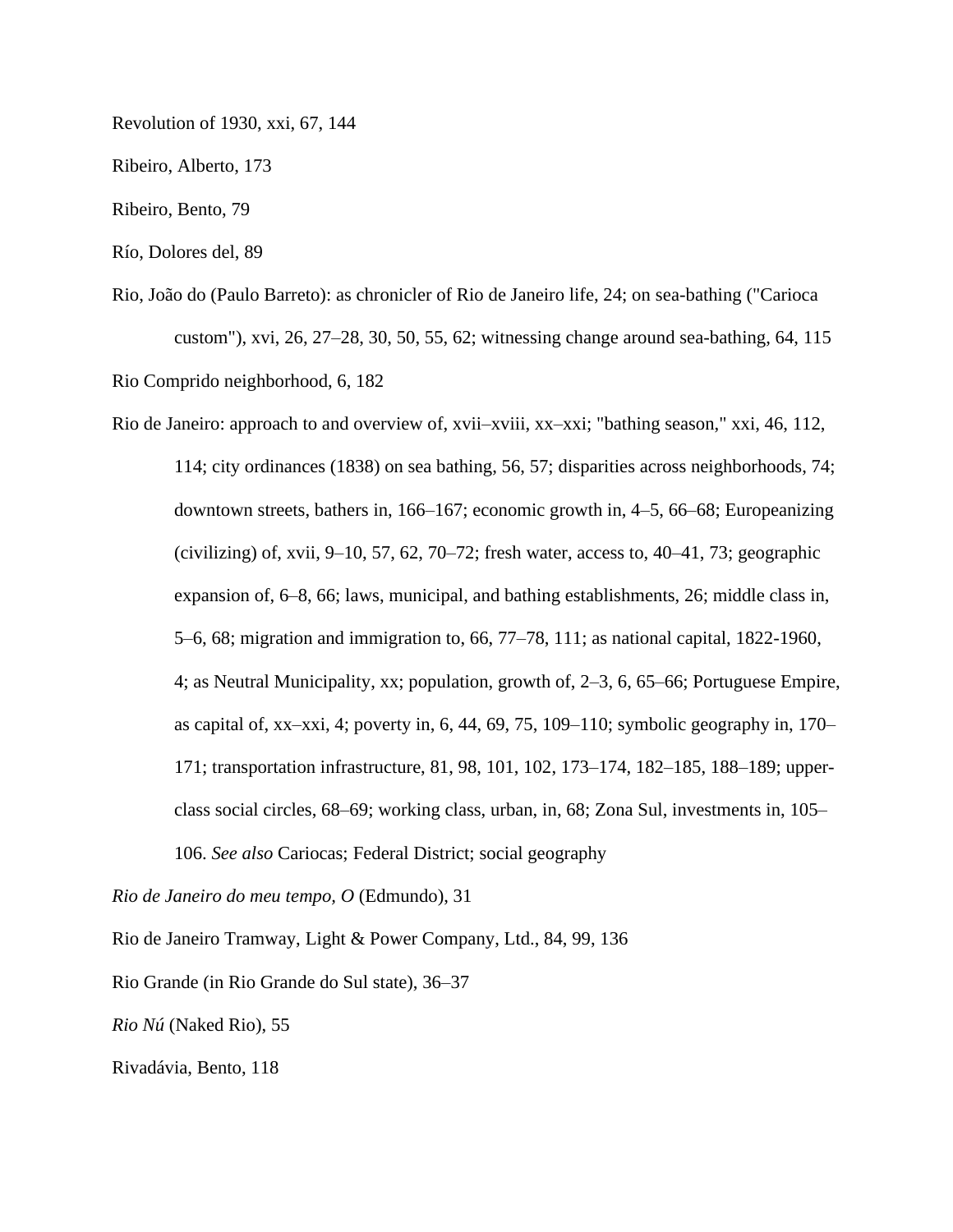River Plate republics, 36 Roman Catholic Church, 154–156 Rosa, Noel, 146 rowing, xvi–xvii, 42–43 Rua Leopoldo Miguez, 107 Rua Montenegro, 174, 178 Russell beach, 13, 23, 25, 33, 77 Sá, Carlos Correia de, 124 "Sábado em Copacabana" (Caymmi; Guinle), 177 Saco do Alferes beach, 12, 33 Saliture, Abraão, 43 Salubridade (company), 23–24 sand, mining of, 12 Santa Bárbara Tunnel, 182 Santa Luzia beach: bathing, swimming, and diving at, 42, 48, *49, 76,* 77; bathing houses at, xvi, 26, 27, 30, 48, 55, 77; bathing tents, rolling, 25; elimination of, xvii, 13, 77; moralizing campaigns and, 96, 140; open-air sewage trench near, 16; theft, against bathers, on, 29

Santa Teresa neighborhood, 6

Santos, Lulu, 188

Santos beach and resort, 36, 86

Santos port, 5, 66–67, 108

São Conrado beach, 81, 188, 189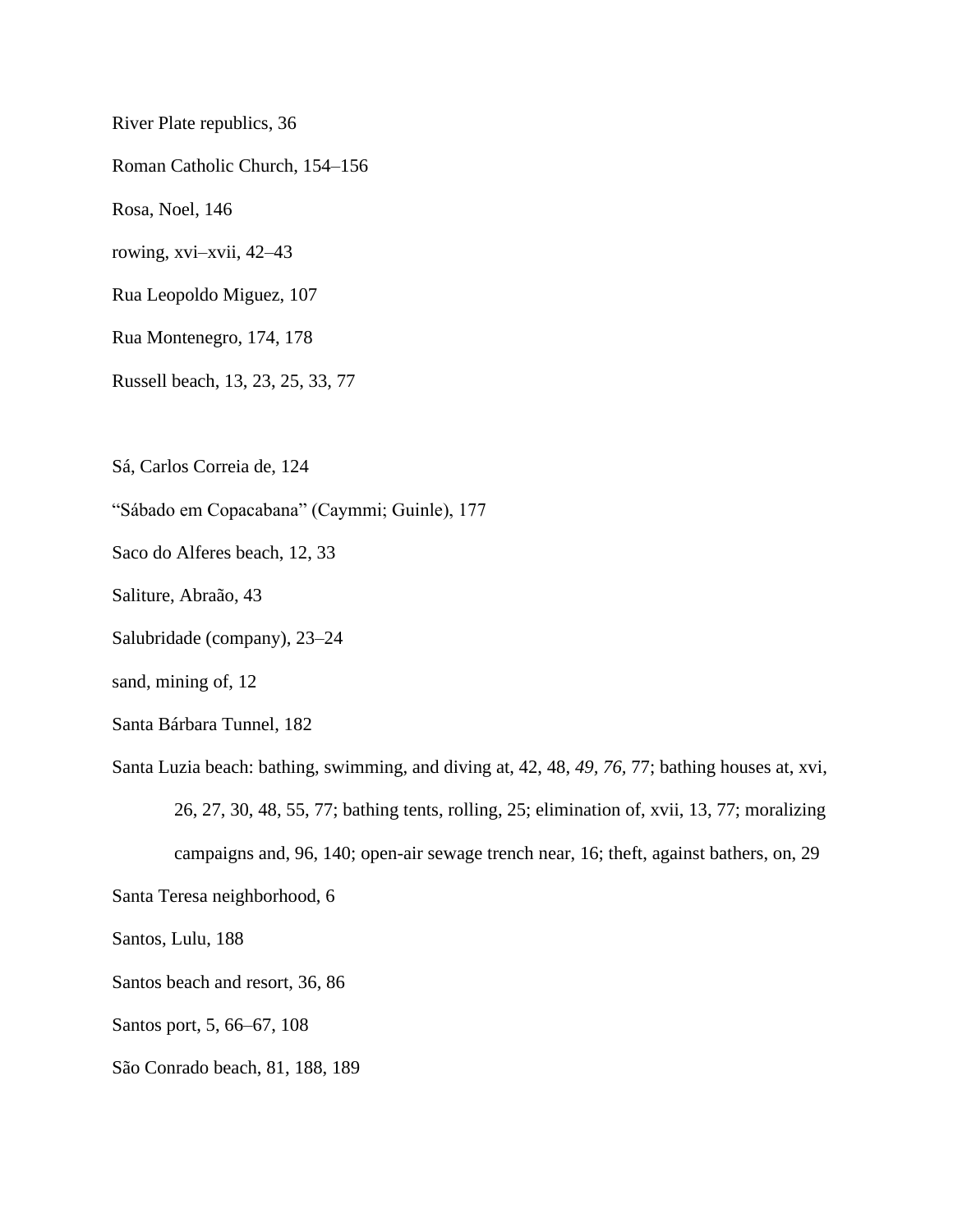São Cristóvão imperial palace, 33

São Cristóvão neighborhood, 6, 8

São Paulo (state), 5, 25, 36, 66–67, 86

Sapucaia Island, 13

Saudade beach, 13, 26, 27

Saúde beach, 59

Schlichthorst, Carl, 17, 53, 56, 80

schools, and sea-bathing, 42

sea-bathing: approach to, overview, and summary of, xv–xvii, 1–2, 30, 31–32, 61–63; bathers, number of, 27–28, 30; bathing barges and floating systems, xvi, 17, 22–24, 47, 54; bathing houses and establishments, xvi, 24–25, 26–28, 79, 80–83; "bathing season," xxi, 46, 112, 114; *vs.* beach-going, 62–63; changing clothes at the beach, xvi, 18, 28–29; classes and backgrounds engaging in, 12, 19–20, 28–29, 30, 36, 58, 98; hygienist ideology, 41–45; industry, xvi, 30; inventions, patent requests for, 21–22; locations preferred for, 12–13, 90; nude, 55–59, 62; practices of Cariocas, xvi–xvii, 1, 10, 12, 28– 30, 64; public comportment during, 50–51; restrictions on, 121–122; segregation by sex, 53–54; social tensions around, 58, 59, 61–62; theft from bathers, 29; times preferred for, 10, 11, 12; travelers' accounts of, 17. *See also* advertisements; bathing attire; "hot season"; public health; public space; recreational bathing; therapeutic bathing

seawater, as cleansing, 15, 16

Second World War, 111, 116

segregation: racial, xvii; residential, by class, 74; by sex, 53–54; social, xvii, 74, 83; social, lack of on beaches, 58–59, 61–62, 98; spatial, xvii, 74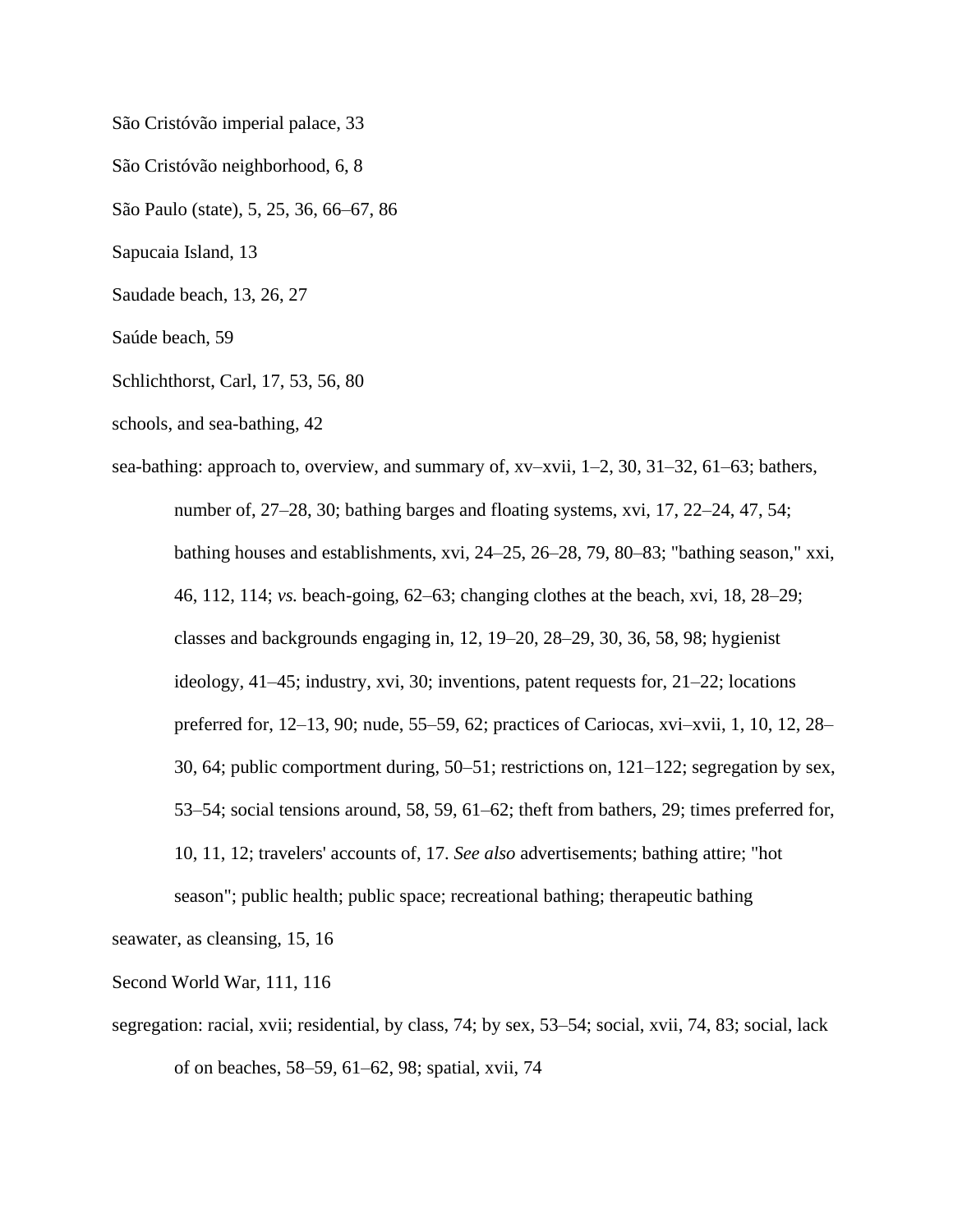Senhor dos Passos Street, 58, 59, 61 Serra da Carioca, 6, 73 Serzedelo Correia Square, 81 sewage and sewers, xvi, 10, 15–16, 106, 181, 186 shuttlecock, 140, 149, 164 sidewalk "wave" mosaic, 104, 181 slaves. *See* enslaved persons *Sobrados e mucambos* (Freyre), 53 social geography: approach to, overview, and summary of changes and trends, 64–65, 96–98; Baixada Fluminense, 73; city center ("the city"), 72–73; race and residential location, 74; of upper-class behavior, 90–91. *See also* Copacabana beach; Federal District; Flamengo

beach; race and color; tourism; Zona Norte; Zona Sul

social tensions, 58, 59, 61–62

spas, 41

streetcars. *See* trams and streetcars

suburbs: growth of and infrastructure in, xvii, 8, 73–74, 96, 106; sea-bathing and beach-going,

and, 77–78, 140, 166, 167, 173–174, 182–185

sun-bathing. *See* suntanning

suntanning: approach to and overview of, xviii; avoidance of, 11–12, 125–126; doctors' warnings against, 126; as fashionable activity, 126, 127; George VI, King of Great Britain, 100, 136–137, 146; popularity among both sexes, 127; products for, 126, 132; rise of, and beach-going, 100; tan as social class signal, 128. *See also* race and color

swimming, 20–21, 42, 43. *See also* lifesaving service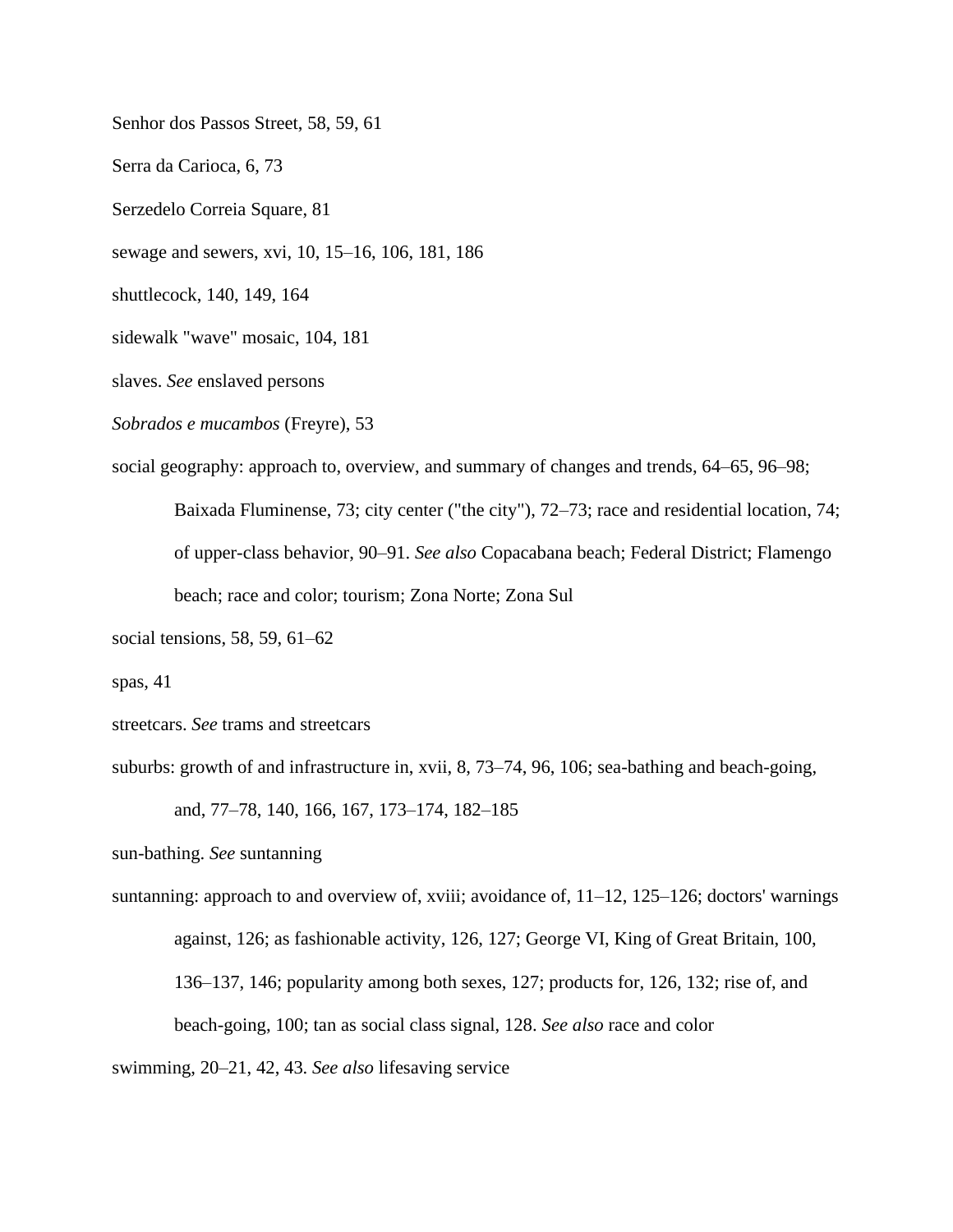symbolic geography, 170–171, 176

taxis, 116

telephone service, 9, 119, 124

Teresa Cristina, Empress, 33

"Teresa da Praia" (Jobim; Blanco), 178

thalassotherapy, xvi, 33–34. *See also* therapeutic bathing

Théo-Filho (Freire Filho, Manoel Theotonio de Lacerda), 83–84

therapeutic bathing: dried salt on skin, as healthful, 50; as medicalized practice, 32–34, 47;

"recreation" *vs.* "prescription," narrative around, 31–32, 35–36, 37, 41; seawater, as cleansing, 15, 16; skepticism, about, 34–35. *See also* thalassotherapy

- Tijuca neighborhood, 6, 73, 182
- Touring Club of Brazil, 87

tourism, 86–90. *See also* travel guides

trams and streetcars, xviii, 8, 28, 81, 101–103, 167, 183. *See also* railways

transportation. *See* automobiles; buses and bus lines; railways; trams and streetcars

trash and trash collection, 13–15

travel guides, 2, 85–86, 87–88

tunnels, 81, 98, 101, 102, 173–175, 182–183

umbrellas, 12, 119, 125, 127, 149

Urca beach, 37, 84, 140, 189